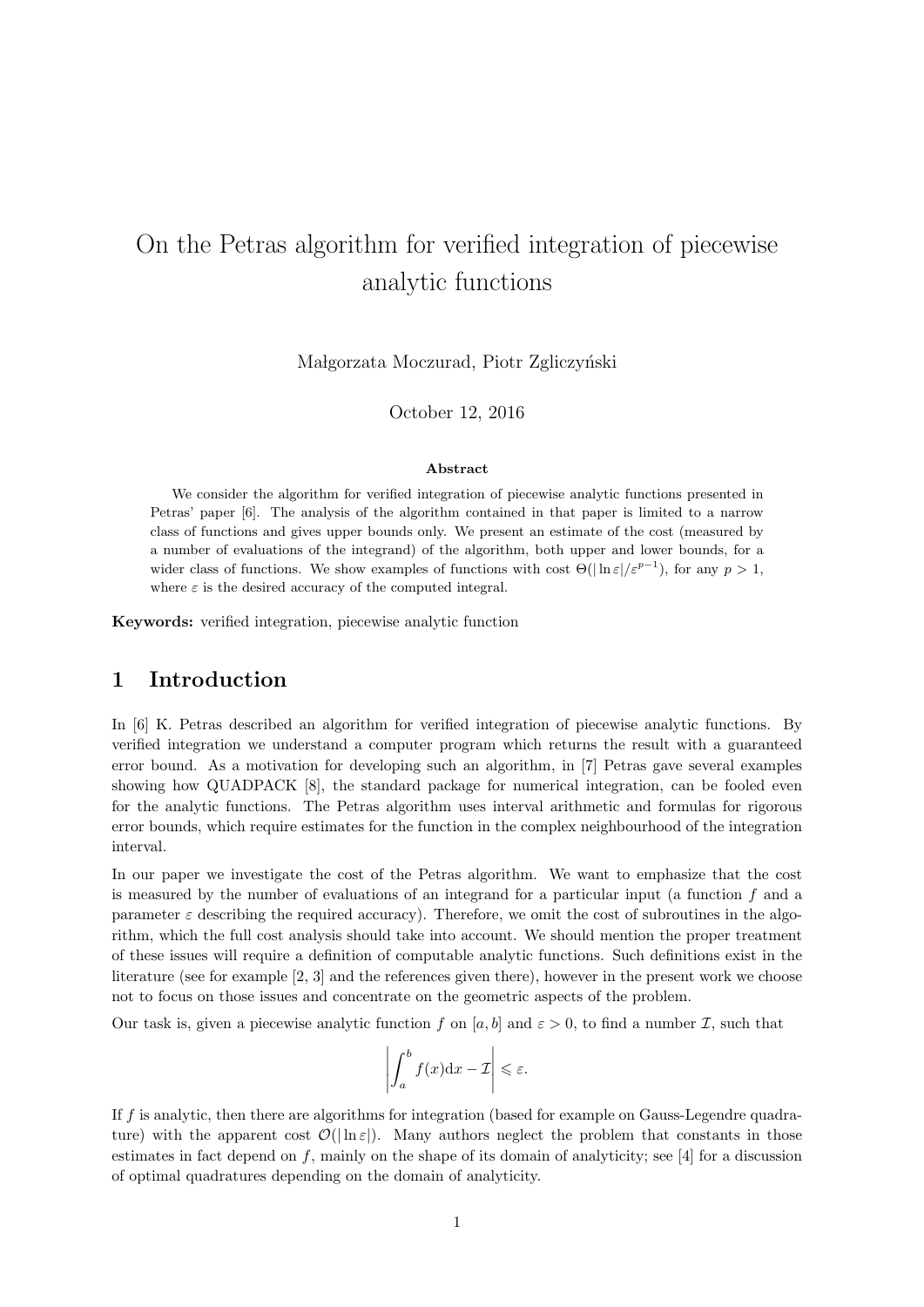However, a disturbance of analyticity at some points makes the convergence deteriorate. For the sake of discussion, let us call them breakpoints or singularities. Knowing the location of singularities is not enough; we cannot simply partition the interval at those points and apply a standard algorithm for analytic functions to smaller intervals. The problem is that algorithms require the function to be analytic on the interval of integration and its neighbourhood (disk or ellipse containing the interval in the complex plane).

Our case is (seemingly) even more difficult: we know neither the number nor the location of the breakpoints; we might not even know whether they exist.

We consider the Petras algorithm for verified integration of piecewise analytic functions. The analysis of the algorithm contained in [6] is not sufficient, because the class of functions considered is unnaturally restricted and only an upper bound for the cost for this class is given.

The main result of the present paper is a more sophisticated estimate of the cost of the algorithm for a wider class of functions. Our results still do not cover the whole range of piecewise analytic functions, but only those that satisfy Petras-type conditions.

The main idea explored in our paper is that the cost depends mainly on the region of analyticity of the integrand. The difference between a "simple" and a "difficult" function is not that the former is analytic, while the latter is not. Even an analytic function might be hard to integrate, if it has singularities very close to the real axis. On the other hand, a piecewise analytic function might be relatively simple, if the region of analyticity around breakpoints is wide ( $p \leq 1$  in the Definition 2). Notice that the cost analysis focuses on the phenomena occurring in the small neighbourhood of singular points, since the most significant increase in the number of evaluations of the integrand takes place there. The number of evaluations generated in the last step of the algorithm (i.e., near breakpoints) is comparable to the number of evaluations generated in all previous steps.

We show that the cost indeed depends on the order  $p$  of PPC and NPC conditions that the integrated function satisfies, i.e., if  $p > 1$ , then the cost is  $\Theta\left(|\ln \varepsilon|/\varepsilon^{p-1}\right)$ , while for  $p \leq 1$  the cost is  $\Theta\left(\ln^2 \varepsilon\right)$ , as shown by Petras. Moreover, we show examples of functions (see Section 8) for which the cost scales as  $\ln \varepsilon / \varepsilon^{p-1}$  for any  $p > 1$ .

The paper is organized in the following way. Section 2 contains basic definitions and notation. In Section 3 we present the Petras algorithm. In Section 4 we introduce main tools for its analysis; in particular the Petras-type conditions ppc and npc are given. In Sections 5 and 6 we show lower and upper bounds for the cost of the algorithm. Section 7 contains the main theorem of the paper.

### 2 Notation, core definitions and general assumptions

As usual, by  $\mathbb{N}, \mathbb{Z}, \mathbb{R}, \mathbb{C}$  we denote the sets of natural numbers (including 0), integers, real numbers and complex numbers, respectively. By  $\mathbb{N}_+$  and  $\mathbb{R}_+$  we denote the set of positive natural and real numbers, respectively. We use  $\overline{A}$  to denote the closure of a set A. We will use |z| to denote the absolute value of  $z \in \mathbb{C}$  or  $z \in \mathbb{R}$ . For a point  $x \in \mathbb{C}$  and a set  $Z \subset \mathbb{C}$  we define

$$
dist(x, Z) = \inf_{y \in Z} |x - y|.
$$

**Definition 1** Assume that  $a, b \in \mathbb{R}$  and  $a < b$ .

We say that a function  $f: \mathbb{C} \supset \text{dom } f \to \mathbb{C}$  is a piecewise analytic function on [a, b] if there exist a family  $\{\mathcal{D}_j\}_{j\in\mathcal{J}}$ , where  $\mathcal{J}\subset\mathbb{N}$ , of open, pairwise disjoint sets contained in  $\mathbb{C}$ , such that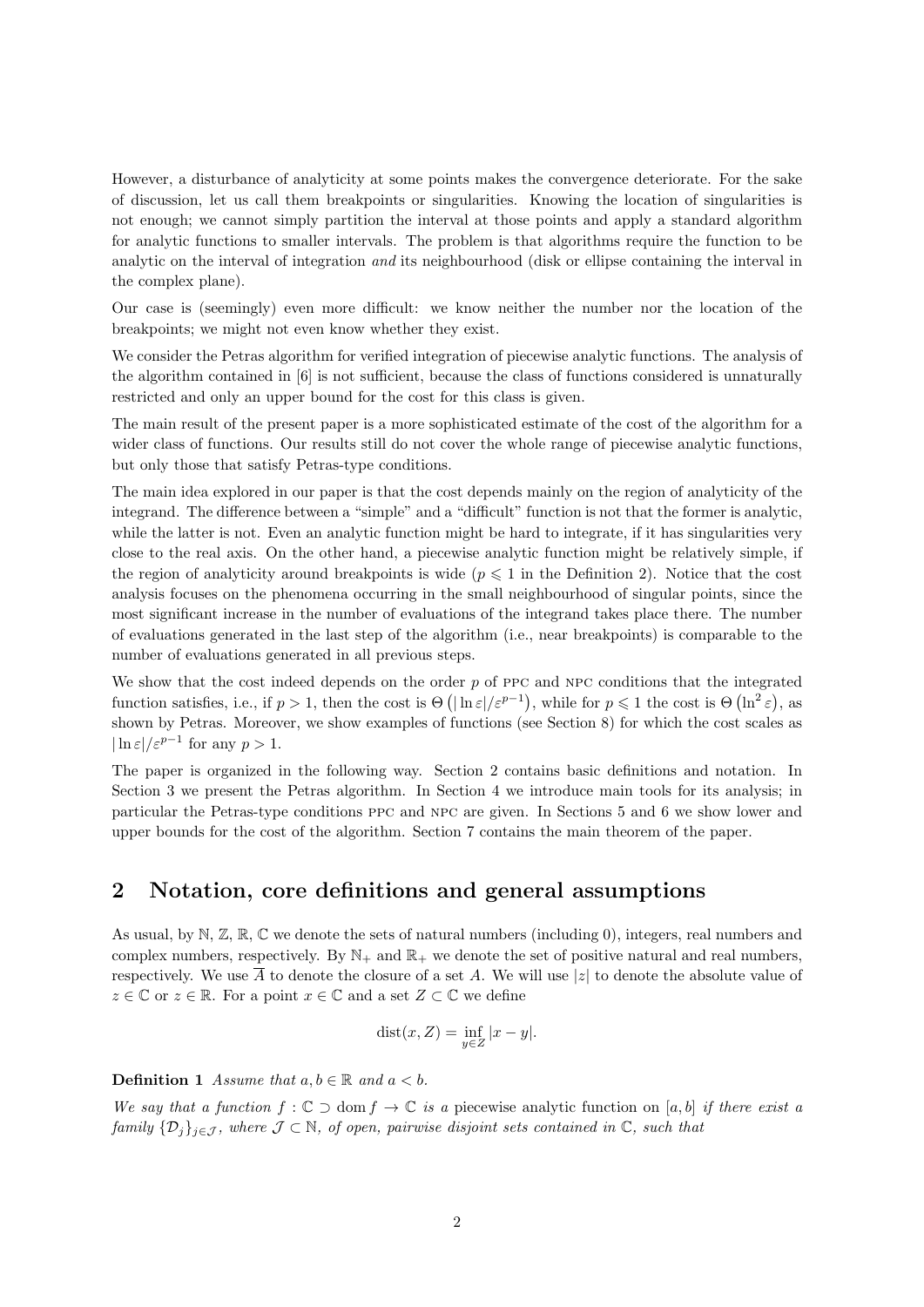1. f is analytic on each  $\mathcal{D}_j$  and

$$
\operatorname{dom} f \cap \{x+iy : a \leqslant x \leqslant b\} \subset \overline{\bigcup_{j \in \mathcal{J}} \mathcal{D}_j},
$$

2. for  $(a_i, b_j) := \mathcal{D}_j \cap [a, b]$  we have

$$
[a, b] = \overline{\bigcup_{j \in \mathcal{J}} (a_j, b_j)}.
$$

We define the domain of analyticity of  $f$  by

$$
\operatorname{doa} f = \bigcup_{j \in \mathcal{J}} \mathcal{D}_j.
$$

**Example 1** Some examples of piecewise analytic functions on  $[-1, 1]$ :

- all analytic functions whose domain contains  $[-1, 1]$ ,
- the function  $f(z) = \exp(-1/z^2)$ ,
- the function  $f(z) = |\sin(1/z)|$ .

**Definition 2** For a given  $\gamma$ ,  $p > 0$  and a closed set  $S \subset [-1,1]$  define the region (see Figure 1)

$$
\mathcal{D}^p_{\gamma,S} := \{ x + iy : |y| \leqslant \gamma \cdot \text{dist}(x,S)^p \}.
$$

When  $S$  is a singleton and its only element is clear from the context, we omit the subscript  $S$  and write  $\mathcal{D}_{\gamma}^p$ . Notice that  $\mathcal{V}_{\gamma,S}$  used in [6] is a special case of  $\mathcal{D}_{\gamma,S}^p$ , namely we have

$$
\mathcal{V}_{\gamma,S} = \mathcal{D}_{\gamma,S}^1. \tag{1}
$$



Figure 1: Region  $\mathcal{D}_{\gamma,S}^p$  between  $s_1$  and  $s_3$ , where  $S = \{s_1, s_2, s_3\}$  (a) with  $p > 1$ , (b) with  $p < 1$ .

As usual we use  $\mathcal{Q}_{n,[\alpha,\beta]}[f]$  to denote an n-point quadrature formula for the evaluation of the integral of f over  $[\alpha, \beta]$ .  $R_{n, [\alpha, \beta]}[f]$  is the error of the quadrature, i.e.,

$$
R_{n,[\alpha,\beta]}[f] = \left| \int_{\alpha}^{\beta} f(x) \mathrm{d}x - \mathcal{Q}_{n,[\alpha,\beta]}[f] \right|.
$$

**Definition 3** For fixed  $A > 1$ ,  $B > 0$ , let the rectangle  $\varrho(\alpha, \beta, A, B)$  in the complex plane (see Figure 2) be defined as

$$
\varrho(\alpha,\beta,A,B) = \left\{ x + iy : \left| x - \frac{\beta + \alpha}{2} \right| \leqslant A \frac{\beta - \alpha}{2}, |y| \leqslant B \frac{\beta - \alpha}{2} \right\}.
$$

When the parameters A, B are clear from the context, we omit them and write  $\varrho(\alpha, \beta)$ .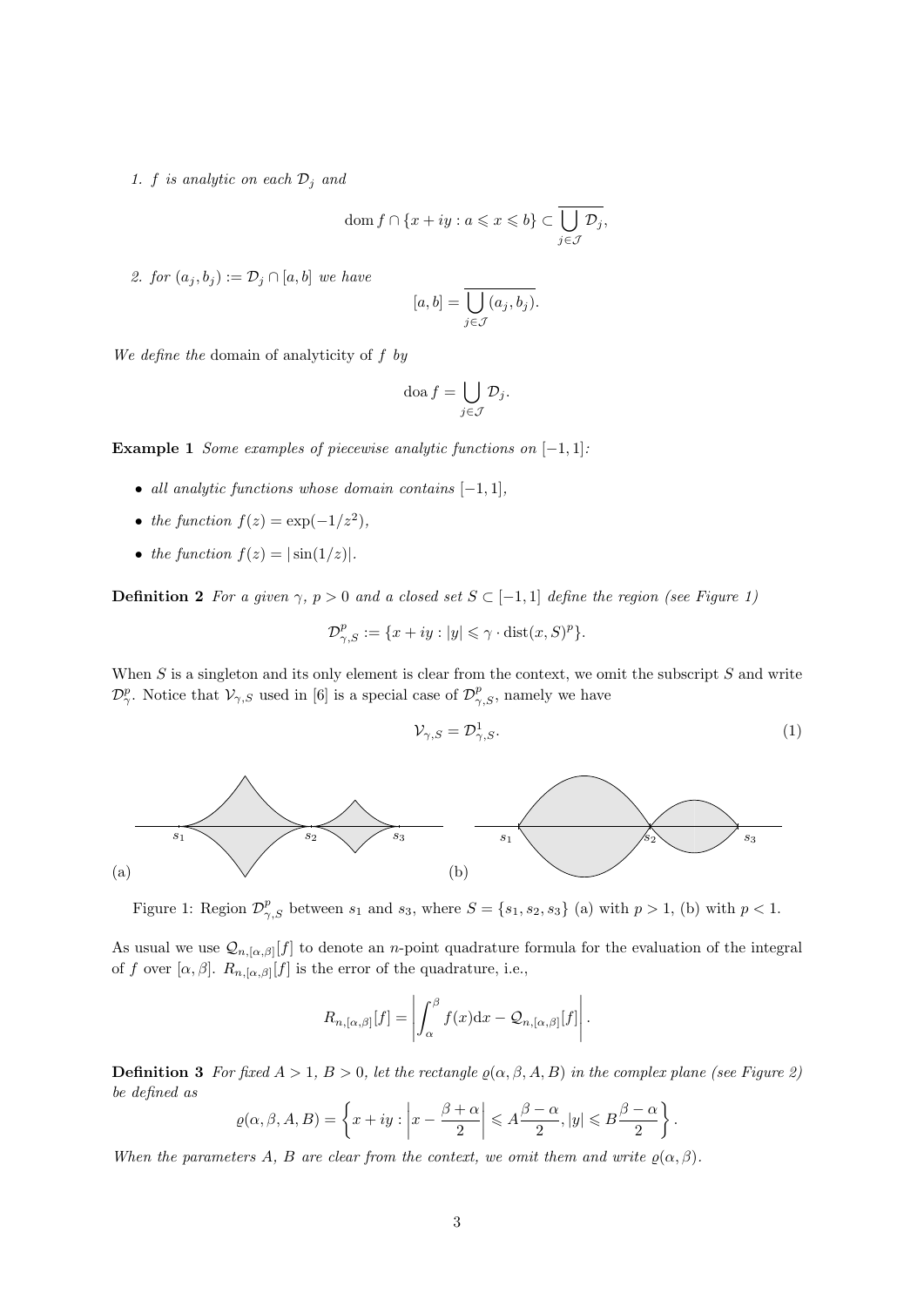

Figure 2: Rectangle  $\varrho(\alpha, \beta, A, B) = \{x + iy : \frac{\alpha + \beta}{2} - A\frac{d}{2} \leq x \leq \frac{\alpha + \beta}{2} + A\frac{d}{2}, -B\frac{d}{2} \leq y \leq B\frac{d}{2}\}\$ 

**Definition 4** For fixed  $A > 1$ ,  $B > 0$ , we set

$$
m(f; \alpha, \beta, A, B) = \sup\{|f(z)| : z \in \varrho(\alpha, \beta, A, B) \cap \text{dom } f\}.
$$

When the parameters A, B are clear from the context, we omit them and write  $m(f; \alpha, \beta)$ .

Originally in  $[6]$  the functional m has a different meaning: it is a functional (or perhaps a subroutine) which returns a value greater or equal to

$$
\sup\{|f(z)|:\ z\in\varrho(\alpha,\beta,A,B)\cap\mathrm{dom}\,f\},\
$$

which in this paper is realized by a function ComplexBound (see the beginning of Section 3).

For the estimation of error of the quadrature we need know the size of the largest ellipse with the foci at  $(\alpha, 0)$  and  $(\beta, 0)$  which is contained in  $\rho(\alpha, \beta, A, B)$ .

**Lemma 1** Let  $A > 1$ . If an ellipse with foci at  $F_1 = (\alpha, 0)$ ,  $F_2 = (\beta, 0)$ , major semi-axis  $\mathfrak{a} = A(\beta - \alpha)/2$ and minor semi-axis  $\mathfrak{b} = B(\beta - \alpha)/2$  is inscribed (i.e., tangent to the edges) in  $\varrho(\alpha, \beta, A, B)$ , then  $B = \sqrt{A^2 - 1}.$ 

**Proof.** By definition of an ellipse the distance from the center of the ellipse to the focal point is  $\mathfrak{a}^2-\mathfrak{b}^2$ , thus

$$
\frac{\beta - \alpha}{2} = \sqrt{\left(\frac{A(\beta - \alpha)}{2}\right)^2 - \left(\frac{B(\beta - \alpha)}{2}\right)^2}.
$$

$$
B = \sqrt{A^2 - 1}.
$$

This gives

By Lemma 1 the parameters A and B of  $\varrho$  are not independent if we want to inscribe an ellipse into  $\varrho(\alpha, \beta, A, B)$ . Therefore, in the sequel, we will only use  $B = \sqrt{A^2 - 1}$ .

For  $[\alpha, \beta] = [-1, 1]$  we have  $\mathfrak{a} = A$  and  $\mathfrak{b} = B$ . In particular for  $A = \frac{5}{4}$  we have  $B = \frac{3}{4}$  and the largest ellipse contained in  $\varrho(-1, 1, A, B)$  has  $\mathfrak{c} = \mathfrak{a} + \mathfrak{b} = 2$ .

**Remark 2** Let  $A = \frac{5}{4}$  and  $B = \frac{3}{4}$ .

1. For Gaussian quadrature we have

$$
R_{n,[\alpha,\beta]}[f] \leqslant 2 \cdot 4^{-n} \cdot (\beta - \alpha)m(f;\alpha,\beta) \tag{2}
$$

 $\blacksquare$ 

2. For Clenshaw-Curtis quadrature we have

$$
R_{n,[\alpha,\beta]}[f] \leqslant 3 \cdot 2^{-n} \cdot (\beta - \alpha)m(f;\alpha,\beta) \tag{3}
$$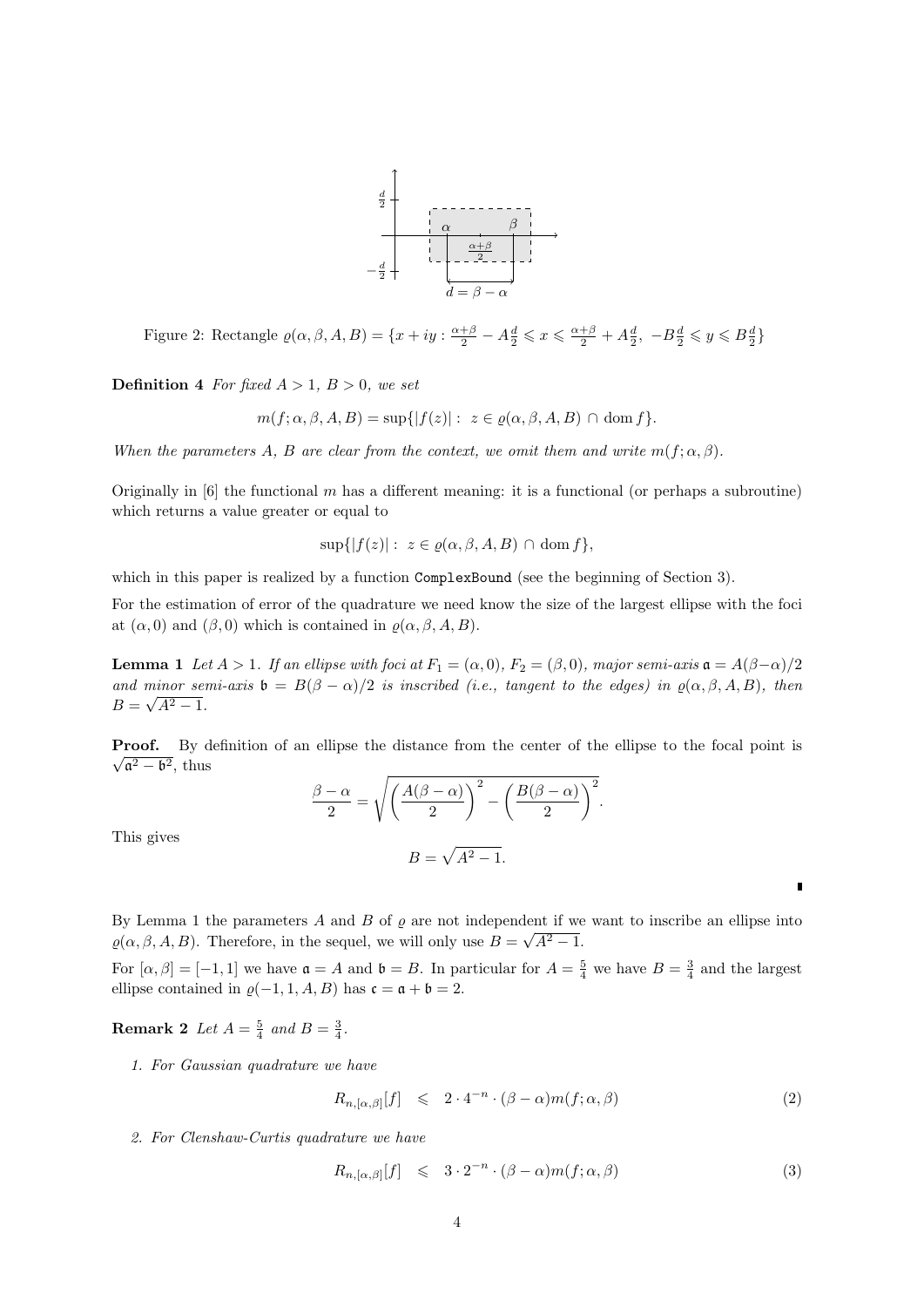for functions analytic on  $\rho(\alpha, \beta, A, B)$ .

Below we give an explanation of the denominators in (2) and (3). For references regarding the constants used, see [1] and [5].

The map

$$
T(z) = \frac{\alpha + \beta}{2} + \frac{\beta - \alpha}{2}z
$$

is an affine isomorphism, such that  $T(\varrho(-1, 1, A, B)) = \varrho(\alpha, \beta, A, B)$ . The formulas for Gauss or Clenshaw-Curtis quadratures and their errors are transported from  $[-1, 1]$  to  $[\alpha, \beta]$  by this map.

On the normalized interval  $[-1,1]$  the error of Gauss quadrature contains the term  $1/\mathfrak{c}^{2n}$ , where c is the sum of major and minor semi-axes. The transformation of  $[\alpha, \beta]$  onto  $[-1, 1]$  multiplies this error by  $\beta - \alpha$  and gives  $\mathfrak{c} = 2$  (see Lemma 1). Therefore we obtain the factor  $(\beta - \alpha)/2^{2n} = 4^{-n} \cdot (\beta - \alpha)$ .

#### 2.1 General assumptions

When we say 'the constant' we actually mean a value that does depend on some previously fixed variables but does not depend on any variables quantified afterwards.

From now on, unless stated otherwise, whenever we refer to a function f and an interval  $[a, b]$ , we mean "a piecewise analytic function f on  $[a, b]$ , where  $[a, b]$  is the range of integration".

Additionally, we assume that  $A > 1$  and  $c > 1$ .

## 3 The Petras algorithm

In this section we recall an algorithm from [6] for the verified integration of piecewise analytic functions. We will call it the Petras algorithm. We assume that we have at our disposal the following subroutines (or oracles):

- UpperBound $(f, a, b)$  which returns an upper bound M for  $||f||_{\infty} = \sup_{x \in [a, b] \cap \text{dom } f} |f(x)|$ ,
- IsAnalytic( $f, \alpha, \beta, A$ ) such that if it is true, then f is analytic on  $\varrho(\alpha, \beta, A, \sqrt{A^2 1})$ ; we do not require that the converse is true,
- ComplexBound $(f, \alpha, \beta, A)$  returning a value greater than or equal to  $m(f; \alpha, \beta, A, \sqrt{A^2 1})$  provided that f is analytic on  $\varrho(\alpha, \beta, A, \sqrt{A^2 - 1})$ .

In further analysis of the Petras algorithm we will formulate some conditions regarding the properties of these subroutines, however we will not include their cost in the cost estimate, even though they might be hard to compute and depend substantially on  $f$ . These issues will require the precise definition of computable analytic functions (see for example [2, 3] and the references given there), which we do not consider in this paper.

#### 3.1 Formulation of the algorithm

We have a fixed sequence  $(Q_n)_{n\in\mathbb{N}}$  of quadrature formulas to be Gaussian or Clenshaw-Curtis. The input of the algorithm consists of:

• the integrand f and the interval of integration  $[a, b]$ ; we require that f is piecewise analytic and bounded on  $[a, b]$ ,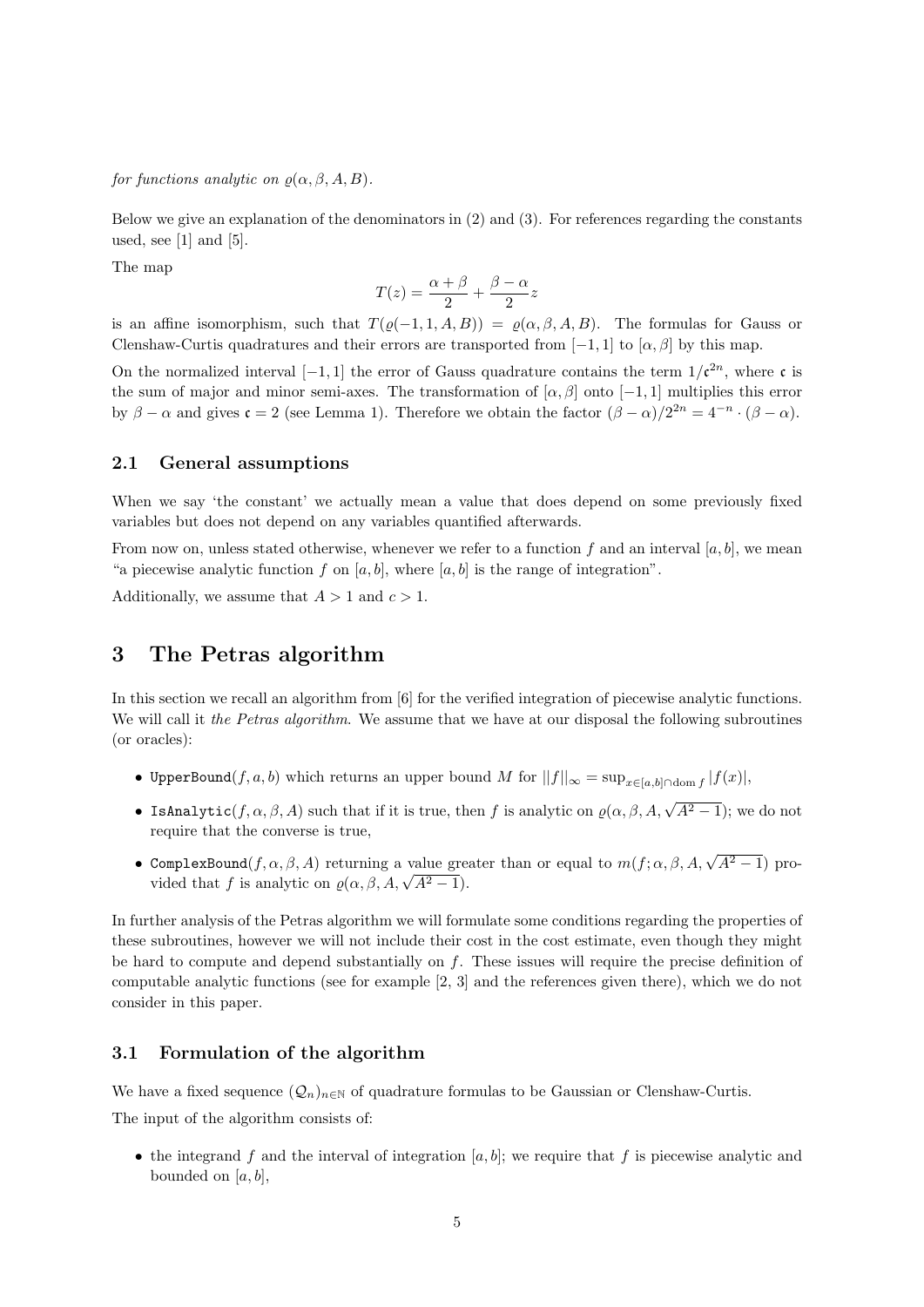• an accuracy bound  $\varepsilon > 0$ .

The algorithm also uses configuration constants:

- $A > 1$  is used in the definition of the area  $\varrho$  (see Definition 3) which is needed to compute **IsAnalytic** and ComplexBound subroutines (recall that  $B = \sqrt{A^2 - 1}$ ).
- $c > 1$  is used in the estimation of function values.
- constants D and E (compare with (2) and (3) in Remark 2). The quadratures  $\mathcal{Q}_n$  satisfy error estimates of the form

$$
R_{n,[\alpha,\beta]}[f] \leqslant D \cdot E^{-n} \cdot (\beta - \alpha) m(f; \alpha, \beta)
$$

for functions analytic on  $\varrho(\alpha, \beta, A, \sqrt{A^2 - 1}).$ 

The algorithm is as follows.

In:  $f, [a, b], \varepsilon$ 

- 1.  $M := \text{UpperBound}(f, a, b)$ .
- 2. We define the initial partition of  $[a, b]$  by setting  $[a_0, a_1] = [a, b]$ .
- 3. Assume that we have already partitioned  $[a, b]$  into k intervals, i.e.,

$$
[a, b] := [a_0, a_1] \cup [a_1, a_2] \cup \ldots \cup [a_{k-1}, a_k]
$$

and there is  $J \subset \{1, \ldots, k\}$  such that

$$
\text{IsAnalytic}(f, a_{j-1}, a_j, A) \text{ and } \text{ComplexBound}(f, a_{j-1}, a_j, A) \leq cM, \quad \text{for } j \in J \tag{4}
$$

$$
|a_j - a_{j-1}| > \frac{\varepsilon}{2M}.\tag{5}
$$

Bisect the longest interval not belonging to J. Repeat step 3 as long as the condition (5) holds.

- 4. Now  $\sum_{j \notin J} |a_j a_{j-1}| \leqslant \varepsilon/(2M)$  (condition (5) does not hold)
	- a) for the intervals  $[a_{j-1}, a_j]$  where  $j \in J$  we calculate the integral using the quadrature  $Q_n$ , where

$$
n \geqslant \frac{1}{\ln E} \ln \frac{2D(b-a)cM}{\varepsilon},\tag{6}
$$

b) for all remaining intervals we take the integral to be 0.

Out:  $\sum_{j\in J} \mathcal{Q}_{n;\lfloor a_{j-1},a_j\rfloor}[f]$ 

 $\sum$ j∉J

**Remark 3** The requirement in (4) that f is analytic on  $\varrho(a_{j-1}, a_j, A, \sqrt{A^2 - 1})$  was missing in Petras' original paper [6].

#### 3.2 Numerical accuracy

Lemma 4 Assume that the Petras algorithm terminates and returns q. Then

$$
\left| \int_{a}^{b} f(x) \mathrm{d}x - q \right| < \varepsilon.
$$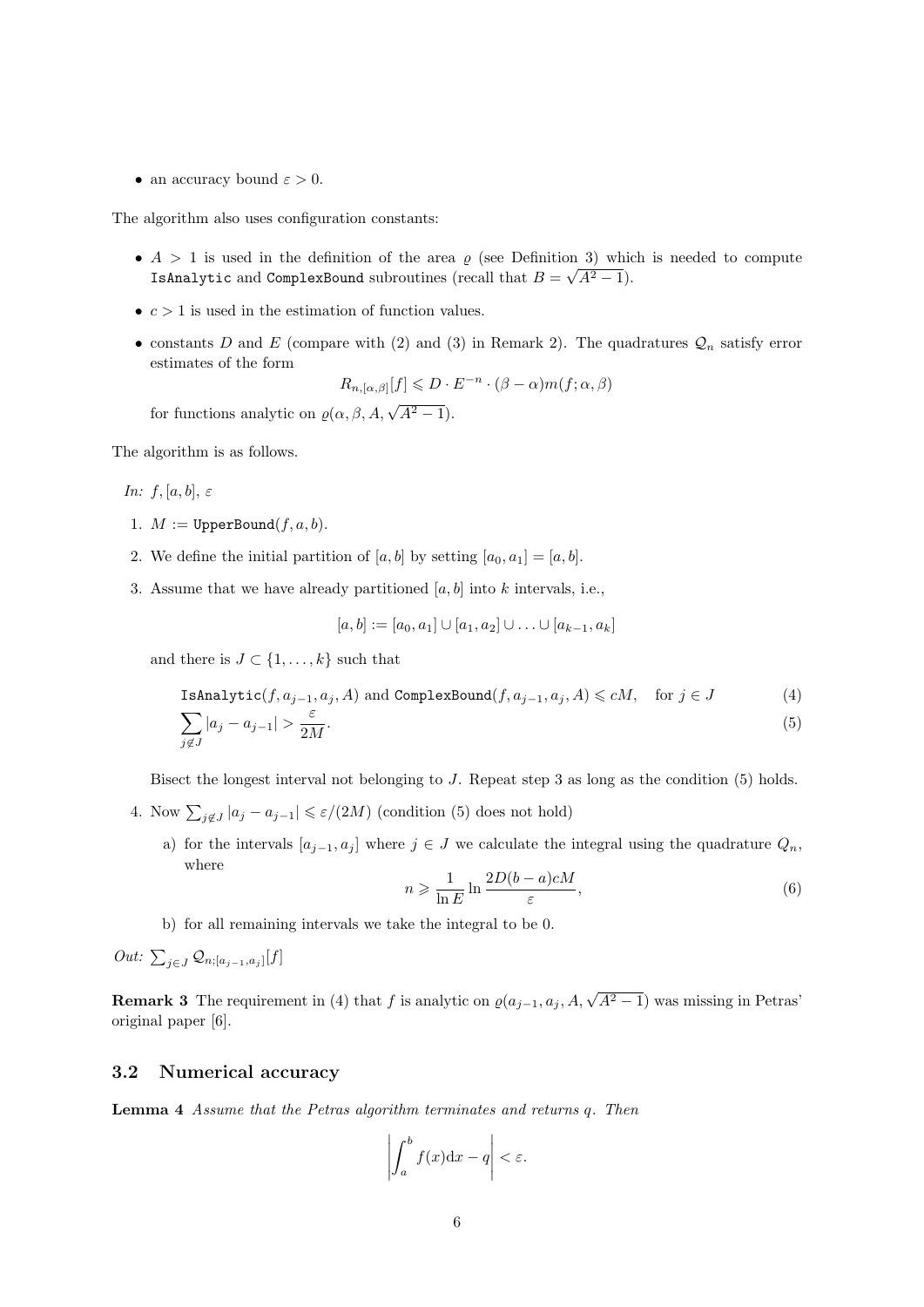**Proof.** For each  $[\alpha, \beta]$  for which  $m(f; \alpha, \beta) \leq cM$  we want the error of the quadrature to be less than

$$
(\beta - \alpha) \frac{\varepsilon}{2(b-a)},
$$

so that (summing the error over all intervals) the global error on [a, b] is less than or equal to  $\varepsilon/2$ . We can calculate  $n$  using the estimate

$$
R_{n,[\alpha,\beta]}[f] \leq D \cdot E^{-n} \cdot (\beta - \alpha) m(f;\alpha,\beta) \leq D \cdot E^{-n} \cdot (\beta - \alpha) c M < (\beta - \alpha) \frac{\varepsilon}{2(b-a)},
$$

obtaining

$$
n \geqslant \frac{1}{\ln E} \ln \frac{2D(b-a)cM}{\varepsilon}.
$$

Now we can estimate the total error of the quadrature on all the intervals belonging to  $J$ :

$$
\sum_{j \in J} R_{n;[a_{j-1},a_j]}[f] \leqslant \sum_{j \in J} (a_j - a_{j-1}) \frac{\varepsilon}{2(b-a)} \leqslant \frac{\varepsilon}{2(b-a)} \sum_{j \in J} (a_j - a_{j-1})
$$
  

$$
\leqslant \frac{\varepsilon}{2(b-a)} (b-a) = \frac{\varepsilon}{2}
$$

Now  $||f||_{\infty} \leqslant M$  and the total of the lengths of all intervals not belonging to J is not greater than  $\varepsilon/(2M)$ . Hence the error over these intervals is at most  $M \cdot \varepsilon/(2M) = \varepsilon/2$ .

Therefore we obtain

$$
R_{n,[a,b]}[f] = \sum_{j \in J} R_{n,[a_{j-1},a_j]}[f] + \sum_{j \notin J} R_{n,[a_{j-1},a_j]}[f] \leq \frac{\varepsilon}{2} + \frac{\varepsilon}{2} = \varepsilon.
$$

#### 3.3 The algorithm terminates under reasonable assumptions

It is not obvious whether the algorithm terminates. If the subroutine ComplexBound returns values which do not "match" the bound  $c \cdot \sup_{x \in [a,b] \cap \text{dom } f} |f(x)|$  (for example, it always returns 2, while  $c \cdot \sup_{x \in [a,b] \cap \text{dom } f} |f(x)| \approx 1$  the algorithm might run forever. Thus we have to assure that such case will never happen. For this we need to provide certain assumptions regarding the quality of subroutines IsAnalytic, ComplexBound and UpperBound.

Definition 5 We say that the subroutines IsAnalytic, ComplexBound and UpperBound satisfy the compatibility condition if for any  $x \in [a, b]$  such that f is analytic in some neighbourhood of x, there exists an open set  $U \subset \mathbb{C}$ , such that  $x \in U$  and

 $\varrho(\alpha, \beta) \subset U \implies$  IsAnalytic $(f, \alpha, \beta, A)$  and ComplexBound $(f, \alpha, \beta, A) \leqslant c \cdot$ UpperBound $(f, a, b)$ 

**Theorem 5** Assume that f is a bounded piecewise analytic function on  $[a, b]$  and the Lebesgue measure of points in  $[a, b]$  in which  $f$  is not analytic is equal to zero. If IsAnalytic, ComplexBound and UpperBound satisfy the compatibility condition, then the Petras algorithm terminates on f, [a, b] and any  $\varepsilon > 0$ .

Proof. From the assumptions about IsAnalytic, ComplexBound and UpperBound, it follows that any interval created by the Petras algorithm containing only the points of analyticity will be subdivided (possibly after several subdivisions) into smaller intervals that will eventually be accepted.

Hence the total length of bad intervals (not in  $J$ ) goes to zero and the algorithm terminates.  $\blacksquare$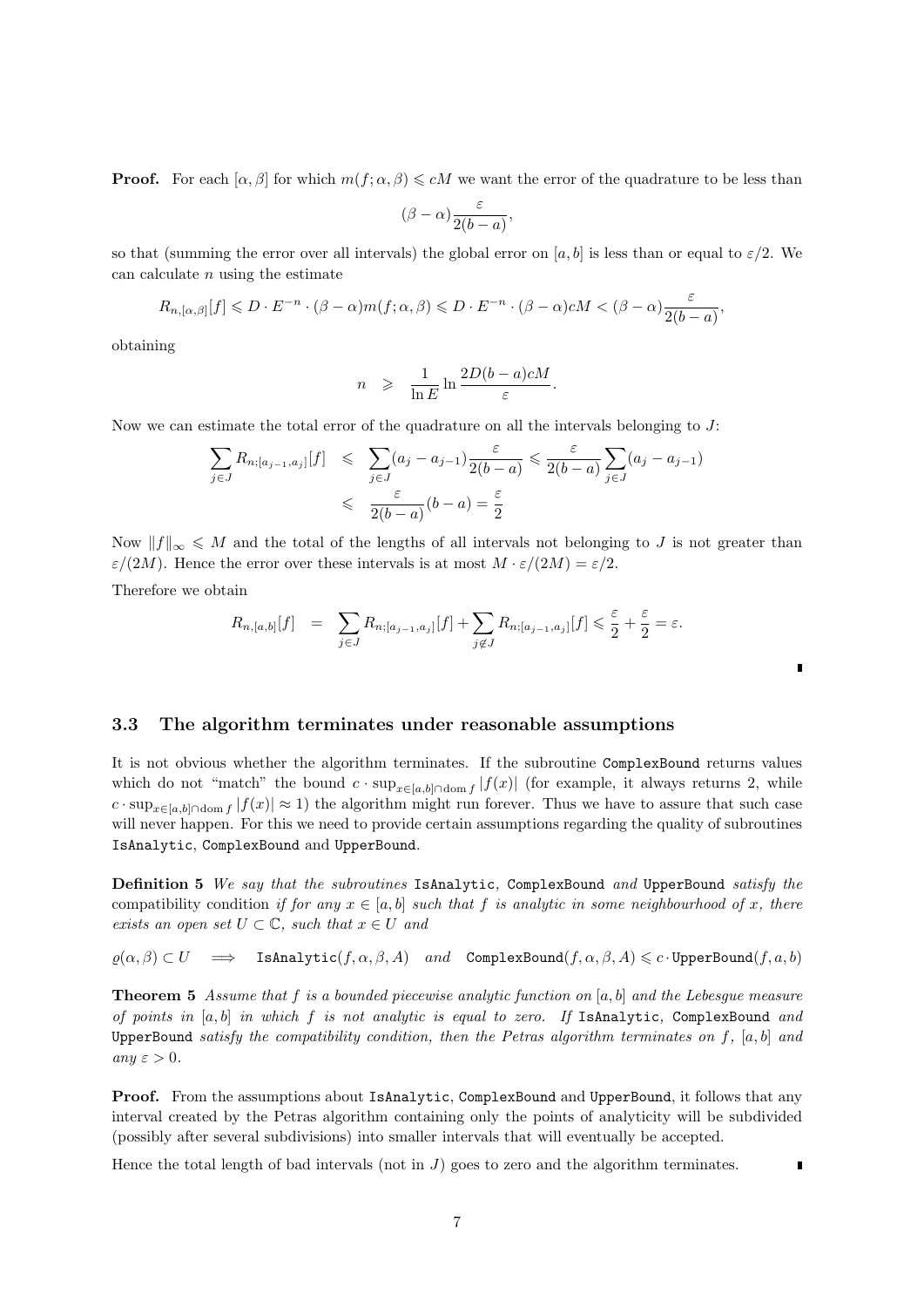#### 3.4 The case of analytic functions

**Lemma 6** Assume  $[\alpha, \beta] \subset \text{doa } f \cap [a, b]$  and IsAnalytic, ComplexBound and UpperBound satisfy the compatibility condition. Then the number of intervals accepted in the Petras algorithm and covering  $[\alpha, \beta]$  is finite and does not depend on  $\varepsilon$  and depends on the set U from Definition 5.

**Proof.** It follows from the compactness of  $[\alpha, \beta]$  and the compatibility condition that there exists  $\delta = \delta(U) > 0$ , such that any interval of length less than or equal to  $\delta$  is accepted by the Petras algorithm.

### 4 Tools for the analysis of the algorithm

The Petras algorithm has two parts: geometrical and computational. During the geometrical part (step 3) a partition of [a, b] is constructed based on a region of analyticity and boundedness  $\mathcal{D}$ . In the computational part (step 4), the integral is computed using a chosen quadrature on each of the resulting sub-intervals.

For a piecewise analytic function f and  $w \in \mathbb{R}_+$  we define the region of analyticity and boundedness as

$$
\mathcal{D}(f, w) = \overline{\{z \in \mathbb{C} \mid z \in \text{doa} f \land |f(z)| \leqslant w\}}.
$$

Notice that in a perfect world, the actual object of concern in the geometrical part should be the set  $\mathcal{D} = \mathcal{D}(f, c \cdot \sup_{x \in [a, b] \cap \text{dom } f} |f(x)|)$ . However, the set  $\mathcal D$  is not known explicitly. Instead, the algorithm implicitly analyzes the set  $\mathcal{D}(f, cM) \subset \mathcal{D}$ , where  $M = \text{UpperBound}(f, a, b)$ .

In the cost estimates we say that an interval is "bad" or "proper" according to whether or not it needs to be bisected.

The number of proper intervals generated by the Petras algorithm is denoted by  $\mathcal{Z}(\mathcal{D}(f, cM), \varepsilon)$ . Recall that on each of the proper intervals the quadrature (Gauss-Legendre or Clenshaw-Curtis) with

$$
n = \left\lceil \frac{1}{\ln E} \ln \left( 2Dc \cdot \frac{M(b-a)}{\varepsilon} \right) \right\rceil = \Theta \left( \ln \frac{M}{\varepsilon} \right)
$$

points (see (6) in step 4 of the algorithm) is calculated, and thus the algorithm performs

$$
N(f, \varepsilon) = \Theta\left(\ln \frac{M}{\varepsilon}\right) \cdot \mathcal{Z}(\mathcal{D}(f, cM), \varepsilon)
$$

evaluations of f. To complete the cost estimate we need to count the number of proper intervals generated by the algorithm.

For any  $p > 1$  we give examples of functions for which

$$
\mathcal{Z}(\mathcal{D}(f, cM), \varepsilon) = \Theta\left(\left(\frac{M}{\varepsilon}\right)^{p-1}\right),\,
$$

while the analysis in Petras' paper<sup>[6]</sup> deals with the classes of functions for which

$$
\mathcal{Z}(\mathcal{D}(f, cM), \varepsilon) = \mathcal{O}\left(\ln \frac{M}{\varepsilon}\right).
$$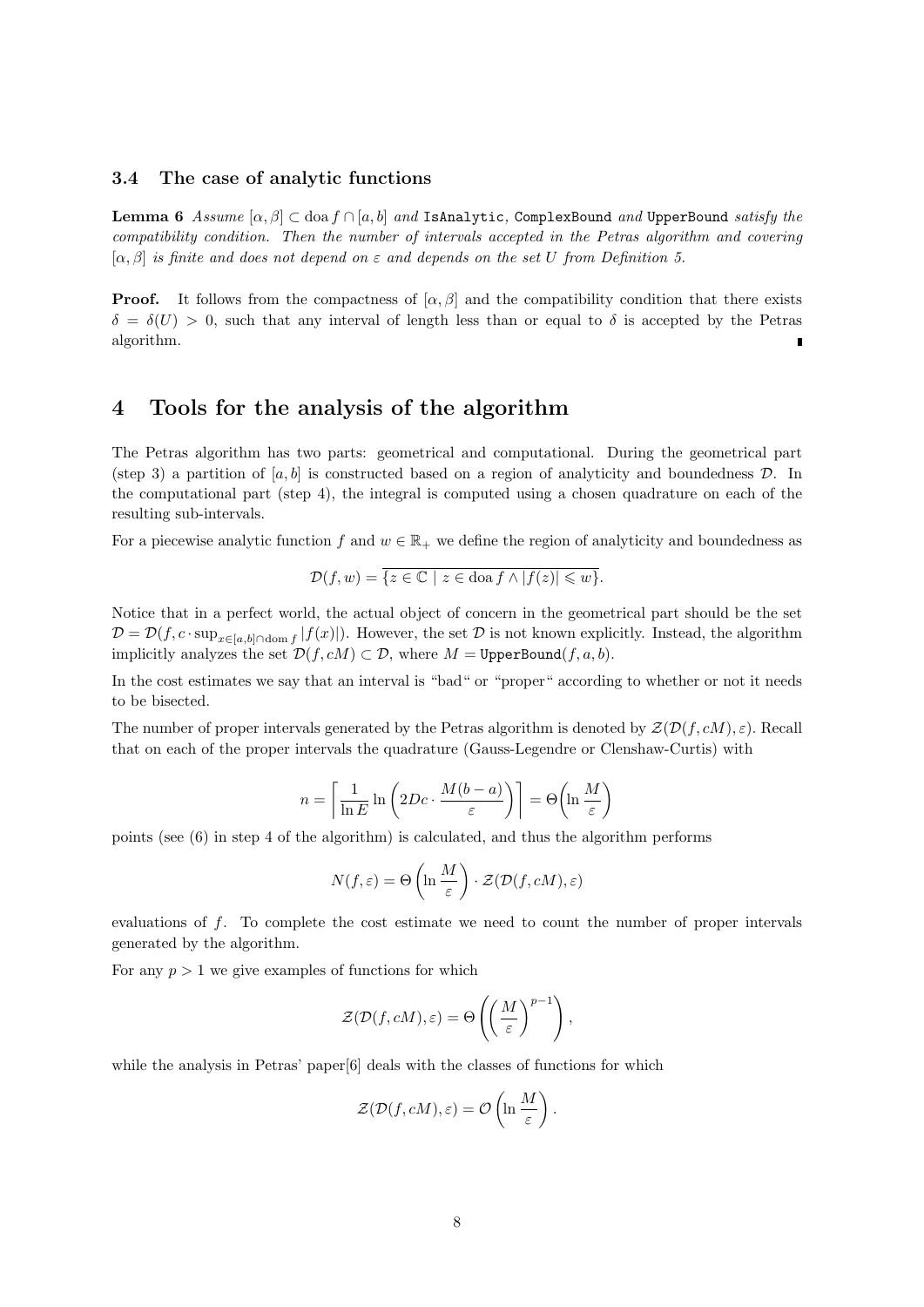#### 4.1 Petras-type conditions

Let us fix  $A$  and  $B =$  $\sqrt{A^2 - 1}$ . In [6] Petras proposed a condition (recall that  $\mathcal{V}_{\gamma, S}$  is defined by (1))

$$
\exists \gamma > 0 \,\forall \alpha, \beta : \, [\varrho(\alpha, \beta) \subset \mathcal{V}_{\gamma, S} \implies f \text{ is analytic on } \varrho(\alpha, \beta) \text{ and}
$$

$$
m(f; \alpha, \beta) \leq c \cdot \sup\{|f(x)| : x \in [-1, 1] \cap \text{dom } f\} \, ] \tag{7}
$$

to estimate the cost of the algorithm. We find this requirement too strong, as it excludes a lot of functions.

Before presenting our generalization of Petras' condition we state several theorems for the function  $f(x) = \sin(1/x)$  for  $x \in [-1, 1]$ . These results imply that this condition does not holds for said f, motivating the use of the sets  $D_{\gamma,S}^p$  in further analysis.

**Theorem 7** Let us take an arbitrary  $Z > 0$ . Let  $f(z) = \sin(1/z)$ . In the neighborhood of 0 the condition

$$
\exists \gamma > 0 \,\forall \alpha, \beta \in [-1,1]: \left( \varrho(\alpha,\beta) \subset \mathcal{V}_{\gamma,\{0\}} \quad \Longrightarrow \quad \sup_{z \in \varrho(\alpha,\beta)} |f(z)| \leq Z \right)
$$

does not hold for any  $\gamma > 0$ , *i.e.*,

$$
\forall \gamma > 0 \; \exists \alpha, \beta \in [-1,1]: \; \left( \varrho(\alpha,\beta) \subset \mathcal{V}_{\gamma,\{0\}} \wedge \sup_{z \in \varrho(\alpha,\beta)} |f(z)| > Z \right).
$$

**Proof.** Assume  $z = x + iy$ . Let  $r^2 = x^2 + y^2$ . Then

$$
\frac{1}{z} = \frac{x - iy}{r^2}.\tag{8}
$$

Since

$$
\sin\frac{1}{z} = \frac{1}{2i} \left( \exp\frac{i}{z} - \exp\left(-\frac{i}{z}\right) \right)
$$

we obtain

$$
\sin\frac{1}{z} = \frac{1}{2i} \left( \exp\left(i\frac{x}{r^2}\right) \exp\frac{y}{r^2} - \exp\left(-i\frac{x}{r^2}\right) \exp\left(-\frac{y}{r^2}\right) \right)
$$

and

$$
\left|\sin\frac{1}{z}\right| \geqslant \frac{1}{2}\left(\exp\frac{|y|}{r^2} - \exp\left(-\frac{|y|}{r^2}\right)\right).
$$
\n(9)

For any  $\gamma > 0$  consider a point  $z = x + i \gamma x$  with  $x > 0$ , since  $y = \gamma x > 0$  we have

$$
\frac{|y|}{r^2} = \frac{\gamma x}{\gamma^2 x^2 + x^2} = \frac{\gamma}{x(\gamma^2 + 1)}
$$

and finally by (9) we have

$$
\begin{vmatrix} \sin\frac{1}{z} \end{vmatrix} \ge \frac{1}{2} \left( \exp\left(\frac{\gamma}{x(\gamma^2 + 1)}\right) - \exp\left(-\frac{\gamma}{x(\gamma^2 + 1)}\right) \right) \to \infty, \text{ as } x \to 0.
$$

Theorem 7 demonstrates that Petras' condition (7) for function  $f(z) = \sin(1/z)$  on [−1, 1] does not hold on  $\mathcal{V}_{\gamma}$  for any  $\gamma > 0$ . Indeed, since  $\lim_{z\to 0, z\in \partial \mathcal{V}_{\gamma}} \exp(|y|/r^2) = \infty$ , we see  $|\sin(1/z)|$  is too large on the boundary of  $\mathcal{V}_{\gamma}$ . However, we can work around this problem by using the region  $D^2_{\gamma,S}$  instead of  $\mathcal{V}_{\gamma}$ , so that the values of  $\exp\left(|y|/r^2\right)$  will be restricted.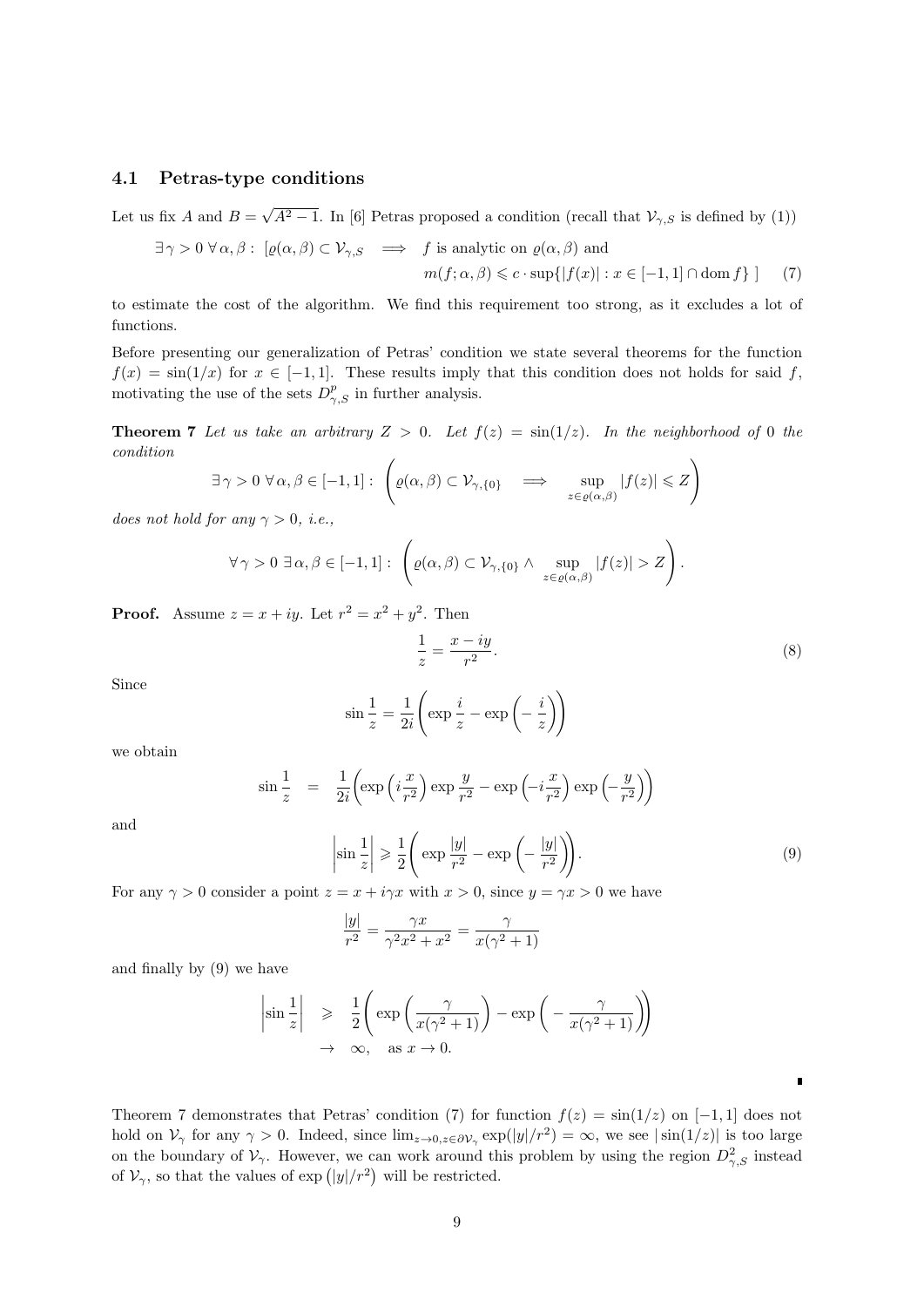**Theorem 8** Let  $S = \{0\}$  and let  $f(z) = \sin(1/z)$ . Then for any  $c > 1$  there exists  $\gamma > 0$  such that:

$$
\forall \alpha, \beta \in [-1, 1]: \left\{ \varrho(\alpha, \beta) \subset \mathcal{D}_{\gamma}^{2} \implies f \text{ is analytic on } \varrho(\alpha, \beta) \text{ and } \sup\{|f(z)| : z \in \varrho(\alpha, \beta)\} \leqslant c \cdot \sup\{|f(x)| : x \in [-1, 1] \cap \text{dom } f\} \right\}.
$$

**Proof.** If  $\varrho(\alpha, \beta) \subset \mathcal{D}^2_\gamma$  then it is obvious that f is analytic on  $\varrho(\alpha, \beta)$ . Thus it is enough to check the second part of the conjunction.

Assume  $z = x + iy$ . Let  $r^2 = x^2 + y^2$ . As in the proof of Theorem 7, we have

$$
\sin\frac{1}{z} = \frac{1}{2i} \left( \exp\left(i\frac{x}{r^2}\right) \exp\left(\frac{y}{r^2}\right) - \exp\left(-i\frac{x}{r^2}\right) \exp\left(-\frac{y}{r^2}\right) \right),\,
$$

so that

$$
\left|\sin\frac{1}{z}\right| \leqslant \frac{1}{2}\left(\exp\left(\frac{|y|}{r^2}\right) + \exp\left(-\frac{|y|}{r^2}\right)\right).
$$

For  $\gamma > 0$ , define  $\mathcal{W}_{\gamma}$  by

$$
\mathcal{W}_{\gamma} = \left\{ x + iy : \frac{|y|}{r^2} \leqslant \gamma \right\}.
$$

Since the function  $x \mapsto x + 1/x$  is increasing for  $x > 1$  we have

$$
\left|\sin\frac{1}{z}\right| \leq \frac{1}{2}\left(\exp(\gamma) + \exp(-\gamma)\right), \quad z \in \mathcal{W}_{\gamma}.
$$

Now

$$
\frac{1}{2}\lim_{\gamma\to 0}\left(\exp(\gamma)+\exp(-\gamma)\right)=1.
$$

By taking  $\gamma$  sufficiently close to 0, we get

$$
\sup\left\{\left|\sin\frac{1}{z}\right|:z\in\mathcal{W}_{\gamma}\right\}
$$

To complete the proof it is enough to show that  $\mathcal{D}^2_\gamma \subset \mathcal{W}_\gamma$ . Let  $y \geqslant 0$  (the other case is symmetric). It is easy to see that  $W_{\gamma}$  describes the complement of a disk of radius  $1/(2\gamma)$  centered at  $(0, 1/(2\gamma))$ , namely

$$
z = x + iy \in W_{\gamma}
$$
  $\iff$   $\left(y - \frac{1}{2\gamma}\right)^2 + x^2 \ge \frac{1}{4\gamma^2}$ 

.

Observe that  $\mathcal{W}_{\gamma}$  contains the set

$$
\widetilde{\mathcal{W}}_{\gamma} = \left\{ x + iy : \ |x| \leqslant \frac{1}{2\gamma}; \quad |y| \leqslant \frac{1 - \sqrt{1 - 4\gamma^2 x^2}}{2\gamma} \right\} \cup \left\{ x + iy : \ |x| > \frac{1}{2\gamma} \right\}
$$

and notice that

$$
\frac{1 - \sqrt{1 - 4\gamma^2 x^2}}{2\gamma} > \gamma x^2, \quad \text{for } |x| \leq \frac{1}{2\gamma}.
$$

This shows that  $\mathcal{D}^2_{\gamma} \subset \mathcal{W}_{\gamma} \subset \mathcal{W}_{\gamma}$ .

Theorem 8 says that there exists a region  $\mathcal{D}^2_\gamma$  where the function  $z \mapsto \sin(1/z)$  is analytic and appropriately bounded. The next theorem says the opposite: there exists a region of the same shape as before, but such that (on the boundary of this region close to the singular point) the values of the function are arbitrarily large.

 $\blacksquare$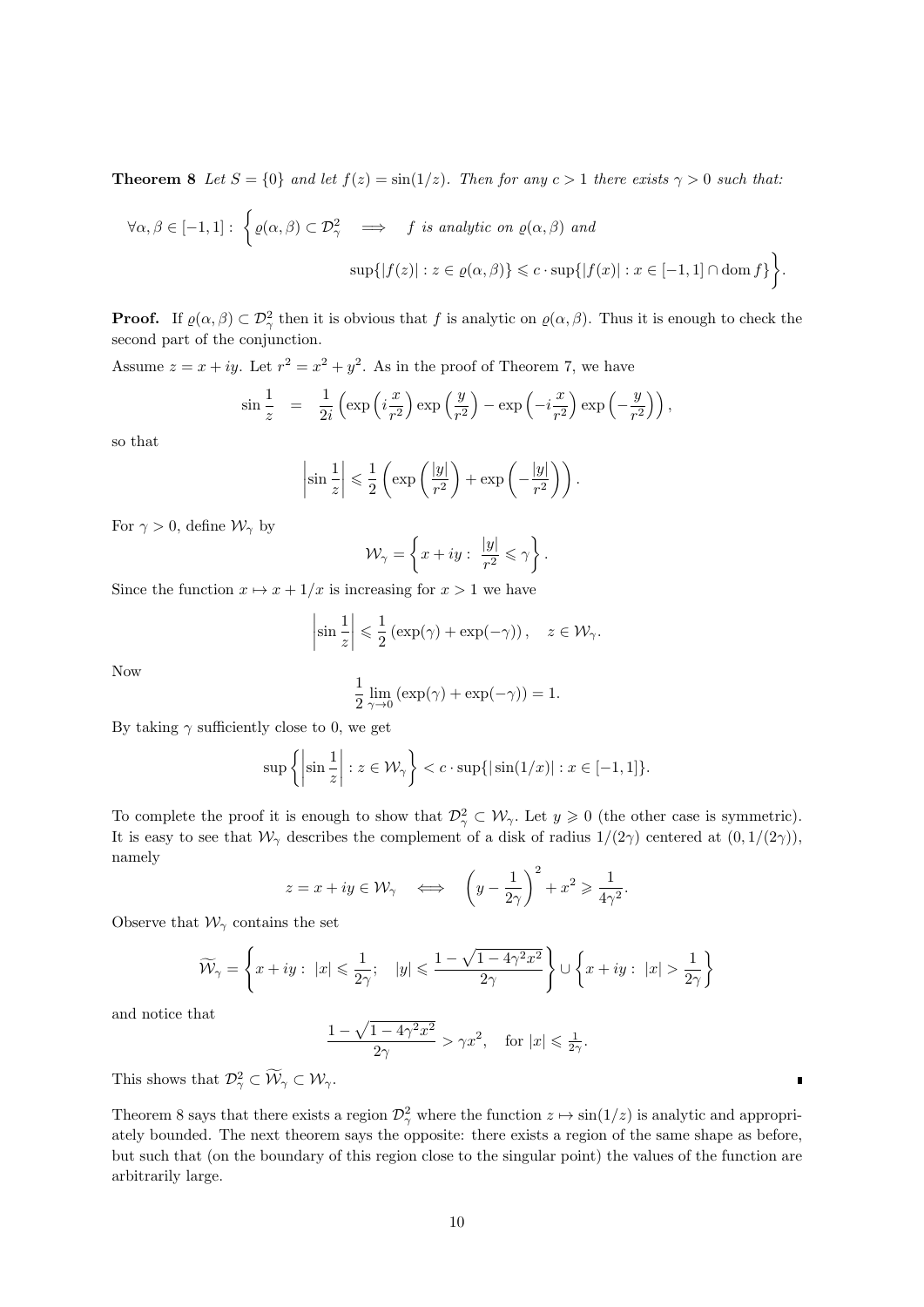**Theorem 9** Let  $S = \{0\}$  and let  $f(z) = \sin(1/z)$ . For any  $c > 1$  there exists  $\gamma > 0$  such that for any  $\alpha \in [-1/\gamma, 1/\gamma]$  and  $\beta \in (\alpha, 1]$ 

$$
\varrho(\alpha,\beta) \not\subset \mathcal{D}^2_{\gamma} \implies f \text{ is not analytic on } \varrho(\alpha,\beta) \text{ or } \sup\{|f(z)| : z \in \varrho(\alpha,\beta)\} > c. \tag{10}
$$

**Proof.** Let us fix  $c > 1$ . If  $\alpha < 0 < \beta$  then f is not analytic on  $\rho(\alpha, \beta)$ .

Let us consider the case when f is analytic on  $\varrho(\alpha,\beta)$ . Notice that if  $\varrho(\alpha,\beta) \not\subset \mathcal{D}^2_\gamma$  then  $\varrho(\alpha,\beta) \cap \partial \mathcal{D}^2_\gamma \neq 0$  $\emptyset$ , where  $\partial \mathcal{D}^2_{\gamma}$  is the boundary of  $\mathcal{D}^2_{\gamma}$ . Thus let us consider the region

$$
\mathcal{W}_{\gamma} = \partial \mathcal{D}_{\gamma}^2 \cap \{ z : \operatorname{Re}(z) \in [-1/\gamma, 1/\gamma] \} \setminus \{0\}.
$$

Then

$$
\sup_{z \in \varrho(\alpha,\beta)} \left| \sin \frac{1}{z} \right| \geqslant \inf_{z \in \mathcal{W}_{\gamma}} \left| \sin \frac{1}{z} \right|.
$$

Assume  $z = x + iy \in \mathcal{W}_{\gamma}$  and let  $r^2 = x^2 + y^2$ . Then  $(\text{for } |x| \leq 1/\gamma)$ 

$$
\frac{|y|}{r^2} = \frac{\gamma x^2}{x^2 + (\gamma x^2)^2} = \frac{\gamma}{1 + \gamma^2 x^2} \geqslant \frac{\gamma}{2}.
$$

Since (see proof of Theorem 7)

$$
\left|\sin\frac{1}{z}\right| \geq \frac{1}{2}\left(\exp\left(\frac{|y|}{r^2}\right) - \exp\left(-\frac{|y|}{r^2}\right)\right)
$$

and  $x \mapsto x - 1/x$  is an increasing function, we have

$$
\inf_{z \in \mathcal{W}_{\gamma}} \left| \sin \frac{1}{z} \right| \geqslant \frac{1}{2} \left( \exp \left( \frac{\gamma}{2} \right) - \exp \left( -\frac{\gamma}{2} \right) \right).
$$

Now, for any  $c > 1$  it is enough to take  $\gamma > 0$  such that  $\inf_{z \in \mathcal{W}_{\gamma}} |\sin(1/z)| > c$ , i.e.,

$$
\gamma > 2\ln(c + \sqrt{1 + c^2})
$$

and the condition (10) holds.

The two theorems given above justify why we consider regions bounded by curves  $\gamma x^p$ . We do realize that this choice is arbitrary and non-exhaustive. Nevertheless it allows us to show that the region of analyticity is an important parameter in the cost investigations. In Section 8 we consider the functions  $f(z) = z^k \sin(1/z)$  which naturally leads us to consider sets  $D_{\gamma}^p$ .

Although we have only considered the case  $p \geq 1$  so far, we can in fact extend these definitions to include any  $p \in \mathbb{R}_+$ . We now present a modified version of Petras' condition, introducing the notion of order and having a converse implication.

**Definition 6** Let us fix A, B and  $c > 1$ . Assume that  $p > 0$ ,  $M \geq 0$ ,  $S = \{s_1, \ldots, s_m\}$  with  $a \leq s_1 < \ldots < s_m \leq b$  and  $\gamma > 0$ . We say that a function f satisfies the positive Petras condition of order p (abbreviated as  $\text{PPC}(p, \gamma, S, M)$ ) on [a, b], if

$$
\varrho(x,y) \subset \mathcal{D}^p_{\gamma,S} \Longrightarrow f \text{ is analytic on } \varrho(x,y) \text{ and } m(f;x,y) \leq cM,
$$
  
for all x, y such that  $[x,y] \subset [a,b].$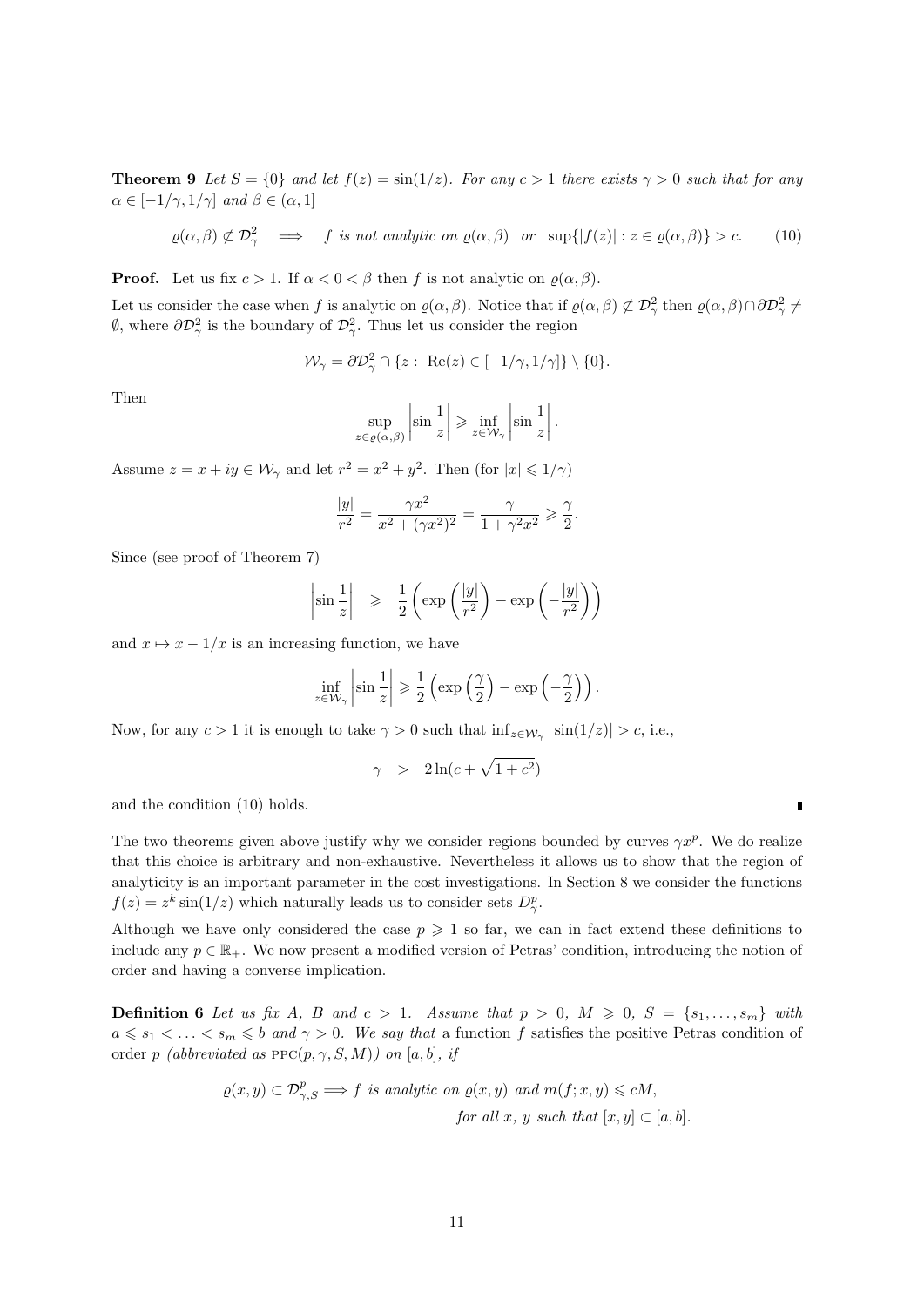**Definition 7** Let us fix A, B and  $c > 1$ . Assume that  $p > 0$ ,  $M = \sup_{x \in [a,b] \cap \text{dom } f} |f(x)|$ ,  $s \in [a,b]$ ,  $\gamma > 0$  and  $\beta > 0$ . We say that a function f satisfies the negative Petras condition of order p (abbreviated) as  $NPC(p, \gamma, s, \beta)$  on [a, b], if of the following conditions are satisfied

$$
\varrho(x,y) \not\subset \mathcal{D}_{\gamma}^{p} \implies either \ f \ \text{is not analytic on} \ \varrho(x,y) \ \text{or} \ m(f;x,y) > cM,
$$
\n
$$
\text{for all } x, \ y \ \text{such that} \ x \in [s,s+\beta] \ \text{and} \ y \in (x,b],
$$
\n
$$
\tag{11}
$$

$$
\varrho(x,y) \not\subset \mathcal{D}_{\gamma}^{p} \Longrightarrow \text{ either } f \text{ is not analytic on } \varrho(x,y) \text{ or } m(f; x, y) > cM,
$$
\n
$$
\text{for all } x, y \text{ such that } y \in (s - \beta, s] \text{ and } x \in [a, y],
$$
\n
$$
\tag{12}
$$

We refer to (11) as  $NPC(p, \gamma, s, \beta)$ -right and (12) as  $NPC(p, \gamma, s, \beta)$ -left.

Notice that in the definition above we used  $\mathcal{D}_{\gamma}^p = \mathcal{D}_{\gamma}^p$  $_{\gamma,\{s\}}^{p}.$ 

The idea (how we use ppc and npc conditions to estimate the number of proper intervals) is presented in Remark 10, while the detailed treatment is contained in Sections 5 and 6. Notice that, in general, we want to point out the classes of functions for which the cost of the Petras algorithm is  $\Theta(|\ln \varepsilon|/\varepsilon^{p-1})$ . Therefore we consider only those functions for which npc and ppc are satisfied. To show that the cost of the algorithm cannot be better it is enough to show one singular point of  $f$  where the number of proper intervals generated by the algorithm is  $\Omega(1/\varepsilon^{p-1})$ , yielding a lower bound. To show that the cost of the algorithm is not worse we have to prove that in any point of  $S$  the algorithm cannot produce more proper intervals than  $\mathcal{O}(1/\varepsilon^{p-1})$ , yielding an upper bound.

**Remark 10** Let  $M = \text{UpperBound}(f, a, b)$ . Let  $\mathcal{D} = \mathcal{D}(f, cM)$ . Assume that a function f satisfies  ${\rm PPC}(p, \gamma, \{s\}, M)$  and  ${\rm NPC}(p', \gamma', s, \beta)$  (with  $\gamma' \geq \gamma$ ,  $p' \leqslant p$ ) on the whole interval, i.e., for  $x \in [a, b]$ in (11,12). Therefore  $\mathcal{D}_{\gamma}^p \subset \mathcal{D} \subset \mathcal{D}_{\gamma'}^{p'}$ . If we consider intervals  $[\alpha, x]$ ,  $[\alpha, \alpha']$  and  $[\alpha, y]$  such that

$$
\varrho(\alpha, x) \subset \mathcal{D}^p_\gamma, \quad \varrho(\alpha, \alpha') \subset \mathcal{D}, \quad \varrho(\alpha, y) \not\subset \mathrm{int} \mathcal{D}^{p'}_{\gamma'}, \quad \varrho(\alpha, y) \subset \mathcal{D}^{p'}_{\gamma'},
$$

then

$$
[\alpha,x]\subset[\alpha,\alpha']\subset[\alpha,y].
$$

Thus investigating intervals in  $\mathcal{D}_{\gamma}$  (they are the shortest and therefore their number is the largest) we are able to estimate the number of proper intervals from above. And while investigating intervals on the edge of  $\mathcal{D}_{\gamma'}$  (the longest ones) we are able to estimate the number of proper intervals from below.

In order to use PPC in the cost estimates from above, we need to impose additional requirements regarding the quality of the subroutines UpperBound, IsAnalytic and ComplexBound.

**Definition 8** Assume the function f satisfies  $\text{PPC}(p, \gamma, S, M)$  on [a, b]. We will say that UpperBound, IsAnalytic and ComplexBound are  $\text{PPC}(p, \gamma, S, M)$ -compatible for f on [a, b] if

$$
\varrho(x,y)\subset\mathcal{D}_{\gamma,S}^p\Longrightarrow \text{IsAnalytic}(f,x,y,A)\ \ \text{and}\ \text{ComplexBound}(f,x,y,A)\leqslant c\ \text{UpperBound}(f,a,b),
$$
 
$$
\text{for all}\ x,y\ \text{such that}\ [x,y]\subset[a,b].
$$

#### 4.2 Geometric lemmas

Assume that  $\Gamma : [0, \infty) \to [0, \infty)$  is continuous,  $\Gamma(0) = 0$  and  $\Gamma$  is strictly increasing for  $x > 0$ . We define

$$
\mathcal{D}^{\Gamma} = \{x + iy : \ |y| \leqslant \Gamma(x)\},\
$$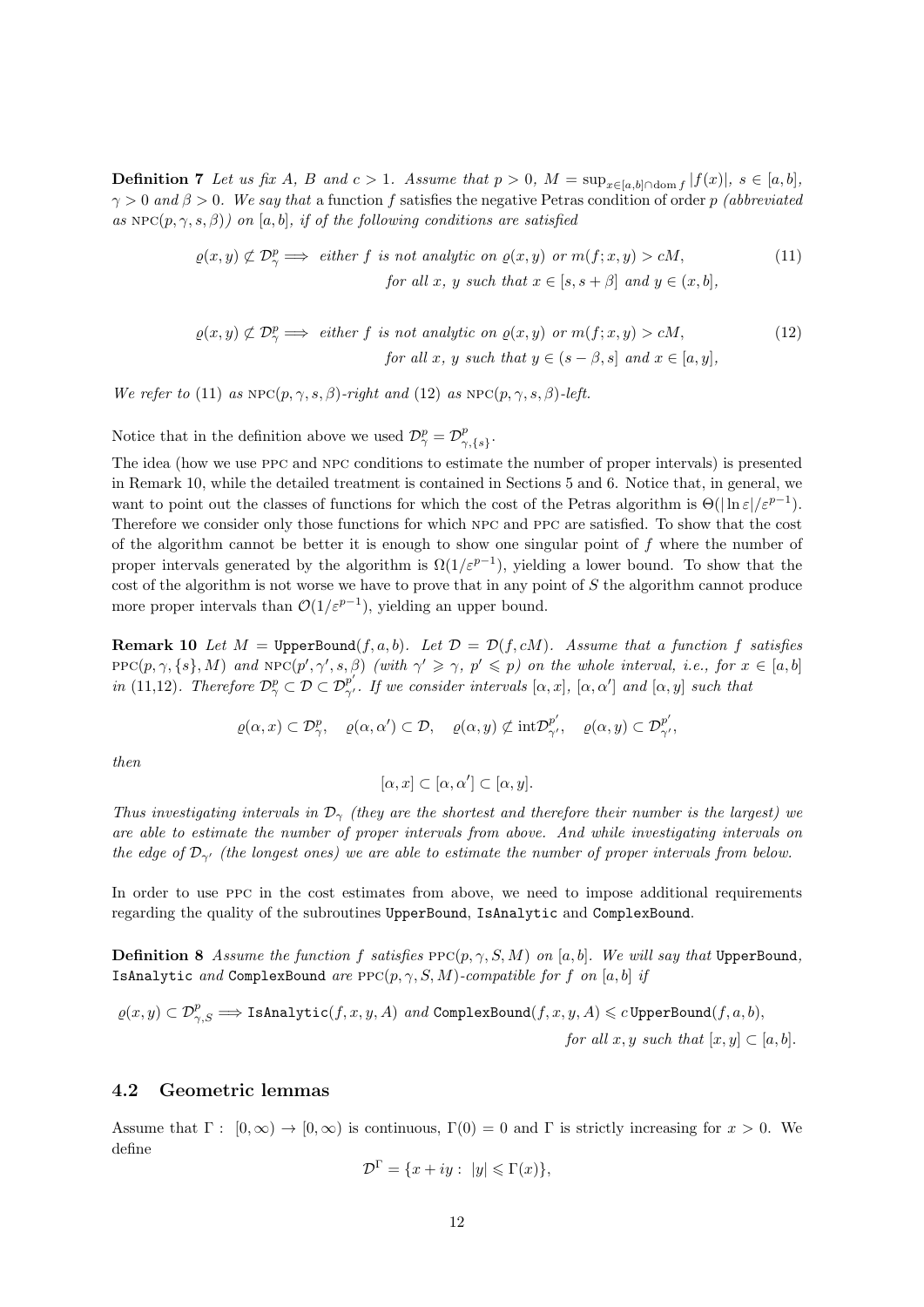

Figure 3: Points x and y are chosen so that the top left corner of  $\rho(x, y, A, B)$  belongs to the line  $x \mapsto \Gamma(x)$ .

The goal of this section is to find, for a fixed x or y, the largest possible  $d = y-x$  such that  $\rho(x, y, A, B) \subset$  $\mathcal{D}^{\Gamma}$ .

By the definition of  $\varrho$  the top left corner of  $\varrho(x, x + d, A, B)$  is at

$$
\left(x-\frac{d}{2}(A-1),B\frac{d}{2}\right)
$$

and we want this point to lie on the line  $x \mapsto \Gamma(x)$ , thus (see Figure 3)

$$
\Gamma\left(x - \frac{d}{2}(A - 1)\right) = B\frac{d}{2}.\tag{13}
$$

This is the desired formula for  $d = y - x$  parametrized by x, the left end of the interval. To obtain a formula parametrized by y we substitute  $y - d$  for x in equation (13) and obtain

$$
\Gamma\left(y - \frac{d}{2}(A+1)\right) = B\frac{d}{2}.\tag{14}
$$

**Theorem 11** There exist strictly increasing, continuous functions  $d_L, d_R : [0, \infty) \to [0, \infty)$  solving equations (13), (14), respectively. Moreover:

$$
d_L(x) \quad < \quad \frac{2}{B} \Gamma(x), \quad x > 0,\tag{15}
$$

$$
d_R(y) \quad < \quad \frac{2}{B} \Gamma(y), \quad y > 0. \tag{16}
$$

**Proof.** It is clear that  $d_L$  is strictly increasing in x. It is enough to translate  $\varrho(x, y, A, B)$ , with top left corner on the line  $x \mapsto \Gamma(x)$ , to the right. The shifted rectangle will be contained in the interior of  $\mathcal{D}^{\Gamma}$ . Similarly,  $d_{R}$  is increasing in y.

For the proofs of (15) and (16) observe that for  $x > 0$  it holds

$$
\frac{B}{2}d_L(x) = \Gamma\left(x - \frac{A-1}{2}d_L(x)\right) < \Gamma(x)
$$
\n
$$
\frac{B}{2}d_R(y) = \Gamma\left(y - \frac{A+1}{2}d_R(x)\right) < \Gamma(y).
$$

 $\blacksquare$ 

We would like to obtain bounds of the following form

$$
c_2\Gamma(x) \leqslant d_L(x), d_R(x) \leqslant c_1\Gamma(x),
$$

for some  $c_1, c_2 > 0$ . The existence of  $c_1$  follows from Theorem 11. The existence of  $c_2$  is treated in Section 4.2.1 for  $\Gamma(x) = \gamma x^p$ ,  $p > 1$ . It turns out that for  $p \leq 1$  this is not true; in fact we obtain linear estimates from above and from below (see Theorem 15 and equation (23)).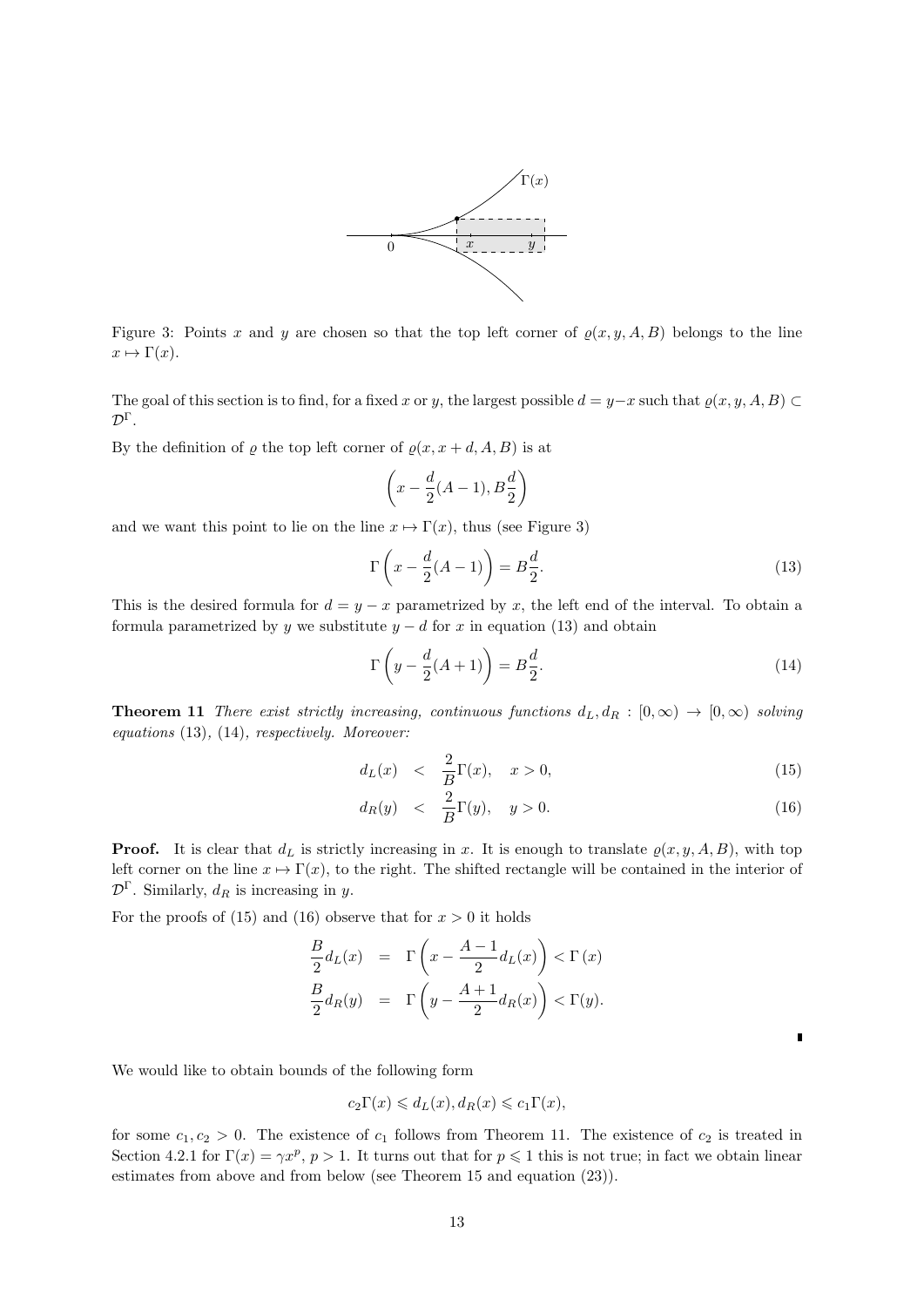For the case  $\Gamma(x) = \gamma x^p$  let us set

$$
h = \frac{B}{2\gamma}.
$$

Then observe that equations (13) and (14) have the following form

$$
(x - g \cdot d)^p = h \cdot d,\tag{17}
$$

provided that we set either

$$
g = g_L = \frac{A-1}{2},
$$
  

$$
g = g_R = \frac{A+1}{2},
$$

or

respectively. Equation (17) defines implicitly a function  $d(x)$ . In the following subsections we will estimate  $d(x)$ .

#### 4.2.1 The case  $p > 1$

Our goal in this section is to obtain estimates for the solution of (17) for  $p > 1$ . To develop intuitions consider an integer p and a series expansion of  $d(x) = d_0 + d_1x + d_2x^2 + \dots$ . Regrouping the terms in (17) and taking  $d_0 = 0$  we obtain

$$
d(x) = \frac{1}{h}x^{p} + d_{p+1}x^{p+1} + \dots
$$
  
= 
$$
\frac{1}{h}x^{p}(1 + d_{p+1}x + \dots)
$$
  
= 
$$
\frac{c(x)}{h} \cdot x^{p},
$$

where  $c(x) = O(1)$  for small x. These considerations lead us to a hypothesis that

$$
d(x) = \frac{c(x)}{h} \cdot x^p \tag{18}
$$

for any  $p > 1$ , such that there exist  $c_1, c_2$  and

$$
0 < c_2 \leqslant c(x) \leqslant c_1,
$$

for a bounded range of x. Therefore from (17) and (18) we have the following implicit equation for  $c(x)$ 

$$
\left(1 - g \cdot \frac{c(x)}{h} \cdot x^{p-1}\right)^p = c(x).
$$

For given g, h and  $p > 1$  define

$$
\tilde{x} = \left(\frac{h}{g}\right)^{\frac{1}{p-1}}.\tag{19}
$$

Lemma 12 Let us consider the equation

$$
F(x, c(x)) = \left(1 - c(x) \cdot \frac{g}{h} \cdot x^{p-1}\right)^p - c(x) = 0.
$$

This equation has exactly one solution  $c(x) \in [0,1]$  which is continuous on  $[0,\tilde{x}]$  and

$$
\forall x \in [0, \tilde{x}] \; \exists c', c'' : (0 < c'' < c' = 1) \land (c'' \leq c(x) \leq c').
$$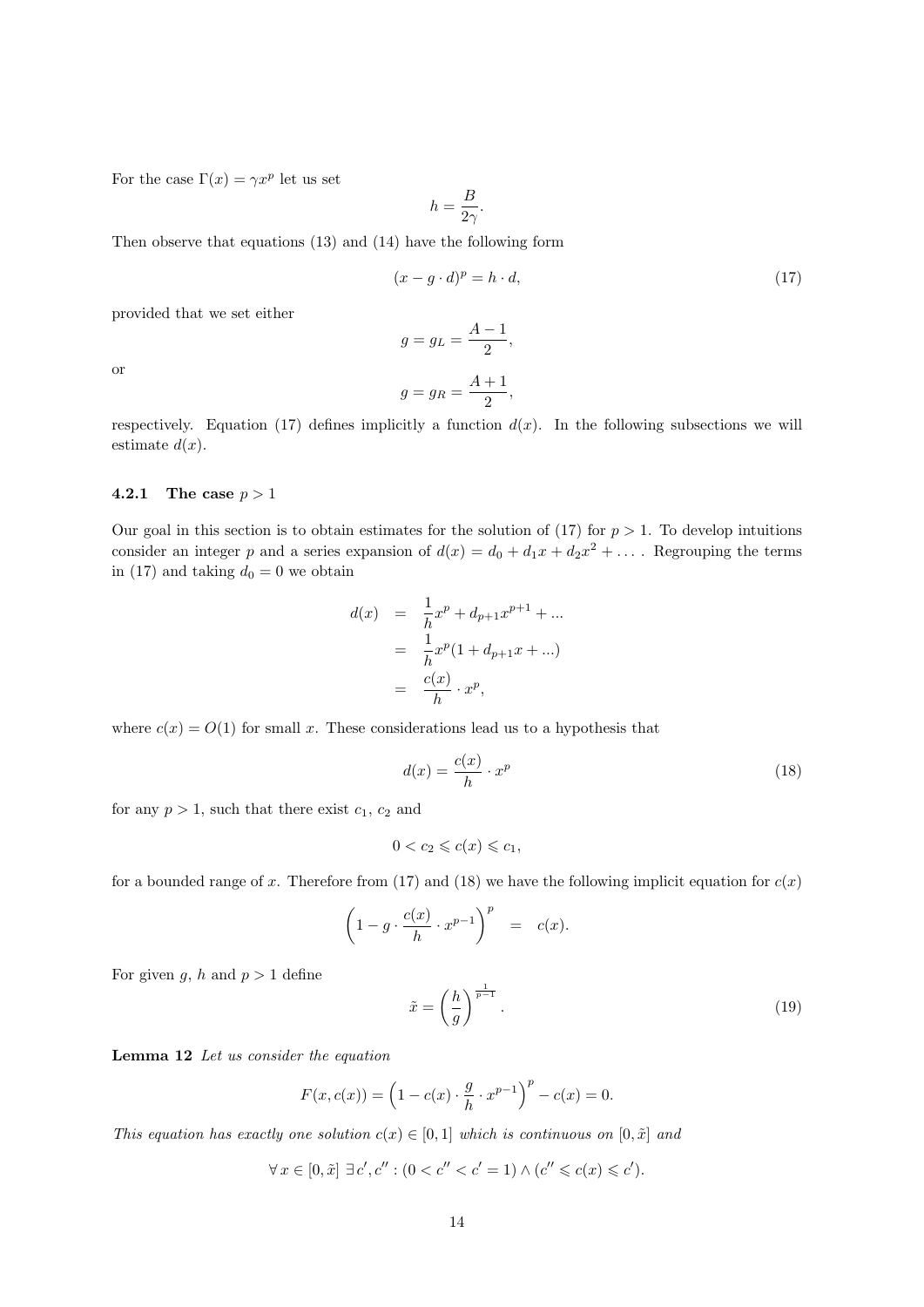**Proof.** Notice that for every x,  $F(x, 1) < 0$  and  $F(x, 0) = 1 > 0$  thus there exists  $c \in (0, 1]$  such that  $F(x, c) = 0$ . We now show the uniqueness of c:

$$
\frac{\partial F}{\partial c} = p \left( 1 - c \cdot \frac{g}{h} x^{p-1} \right)^{p-1} \left( -\frac{g}{h} x^{p-1} \right) - 1 < 0.
$$

The function  $c : [0, \tilde{x}] \to (0, 1]$  is continuous. Since  $[0, \tilde{x}]$  is compact, there exists  $x_0 \in [0, \tilde{x}]$  such that

$$
\forall x \in [0, \tilde{x}]: \ 0 < c(x_0) \leqslant c(x)
$$

hence  $c'' = c(x_0)$  is the bound we need.

The following theorem gives us the desired upper and lower estimates for  $d(x)$ .

**Theorem 13** Let  $p > 1$  and  $d(x)$  be the nonnegative solution of (17). Then for any  $x_0 \in \mathbb{R}_+$  there exist  $0 < c_2 < c_1$  such that for  $x \in [0, x_0]$ 

$$
c_2 \cdot x^p \leqslant d(x) \leqslant c_1 \cdot x^p.
$$

**Proof.** By (18) we have  $d(x) = x^p c(x)/h$ . Let  $\tilde{x}$  be as in (19), then by Lemma 12 we immediately obtain:

 $\tilde{c}_2 \cdot x^p \leq d(x) \leq \tilde{c}_1 \cdot x^p, \quad x \in [0, \tilde{x}]$ 

for some  $0 < \tilde{c}_2 < \tilde{c}_1$ . For  $x \in [\tilde{x}, x_0]$  by Theorem 11 we have:

- $d(x)$  is positive, thus there exists  $\bar{c}_2 > 0$  such that  $d(x) \geq \bar{c}_2 x^p$ ;
- $d(x) < 2\gamma x^p/B$ , thus there exists  $\bar{c}_1 > \bar{c}_2$  such that  $d(x) \leq \bar{c}_1 \cdot x^p$ .

Taking  $c_1 = \max{\{\tilde{c}_1, \bar{c}_1\}}$  and  $c_2 = \min{\{\tilde{c}_2, \bar{c}_2\}}$  we obtain our assertion.

#### 4.2.2 The case  $p < 1$

Consider the equation (17) for  $0 < p < 1$ :

$$
(x - g \cdot d)^p = h \cdot d
$$
  
\n
$$
x - g \cdot d = h^{\frac{1}{p}} \cdot d^{\frac{1}{p}}.
$$
\n(20)

Similar considerations as before for  $p > 1$  lead us to a hypothesis that

$$
d(x) = \frac{x}{g} \left( 1 - c(x) \cdot \frac{h^{\frac{1}{p}}}{g^{\frac{1}{p}}} \cdot x^{\frac{1}{p} - 1} \right)
$$
 (21)

where  $c(x)$  is a bounded positive function. Substituting (21) for d in (20) we obtain the following implicit equation for  $c(x)$ 

$$
c(x) = \left(1 - c(x) \cdot \frac{h^{\frac{1}{p}}}{g^{\frac{1}{p}}} \cdot x^{\frac{1}{p}-1}\right)^{\frac{1}{p}}.
$$

As in the case  $p > 1$  let us define, for given q, h and  $p < 1$ 

$$
\tilde{x} = \left(\frac{g}{h}\right)^{\frac{1}{1-p}}.\tag{22}
$$

Now, for  $p < 1$  we have an analogue of Lemma 12.

 $\blacksquare$ 

 $\blacksquare$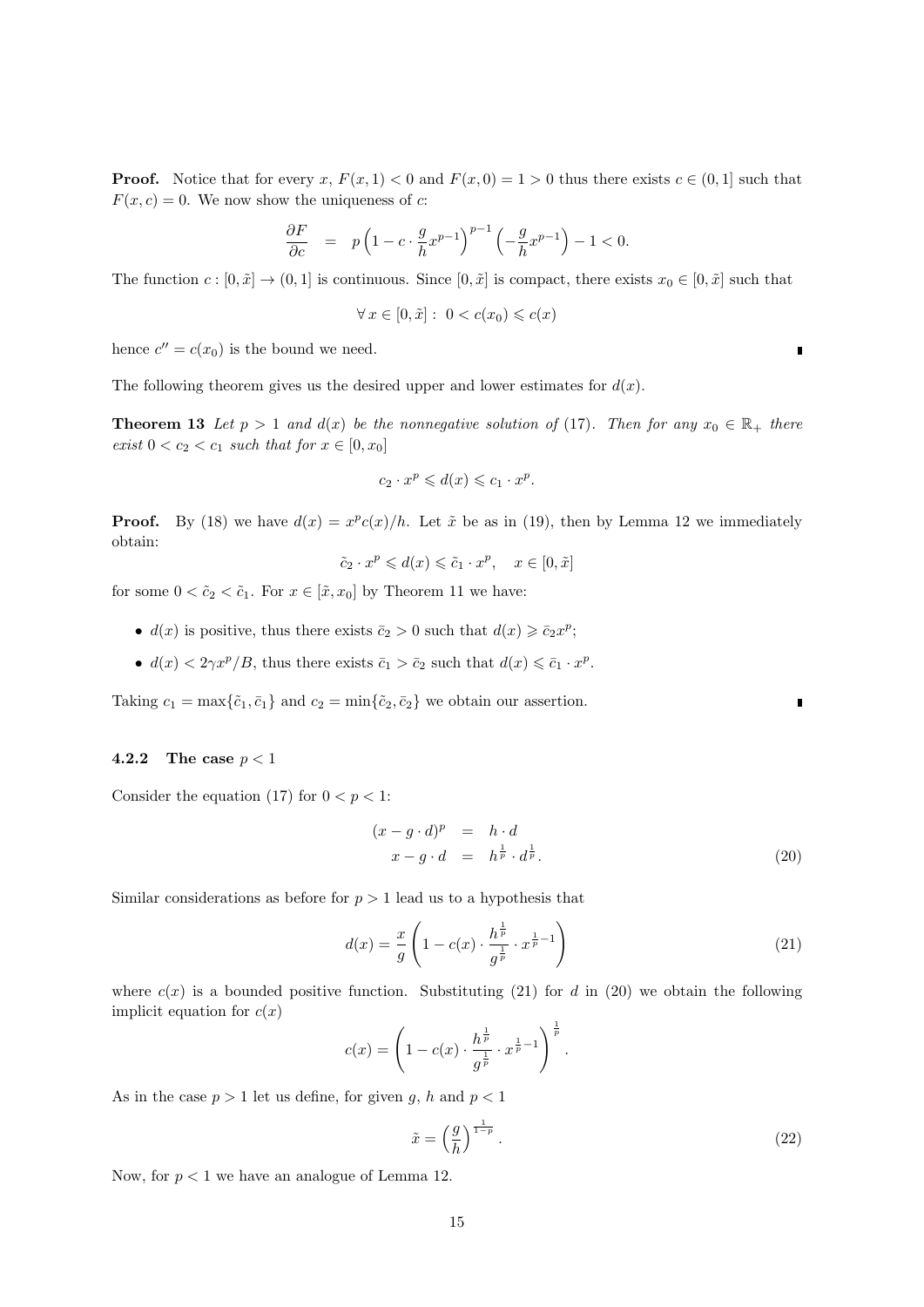Lemma 14 Let us consider the equation

$$
F(x, c(x)) = \left(1 - c(x) \cdot \frac{h^{\frac{1}{p}}}{g^{\frac{1}{p}}} \cdot x^{\frac{1}{p}-1}\right)^{\frac{1}{p}} - c(x) = 0.
$$

This equation has exactly one solution  $c(x) \in [0,1]$  which is continuous on  $[0,\tilde{x}]$  and

$$
\forall \, x \in [0,\tilde{x}] \,\, \exists \, c', c'': (0 < c'' < c' = 1) \land (c'' \leqslant c(x) \leqslant c').
$$

From (21) and the above lemma we obtain the following bounds for  $d(x)$ .

**Theorem 15** Let  $p < 1$  and  $d(x)$  be the nonnegative solution of (17). Then for any  $x_0 \in \mathbb{R}_+$  there exist  $0 < c_2 < c_1$  such that for  $x \in [0, x_0]$ 

$$
c_2 \cdot x \leqslant d(x) \leqslant c_1 \cdot x.
$$

Proof. The proof is similar to the proof of Theorem 13. From Lemma 14 if follows that there exists  $\eta > 0$  such that for  $x \in (0, \eta]$  holds

$$
\frac{x}{2g} \leqslant d(x) \leqslant \frac{x}{g}.
$$

Since  $d(x)$  is positive on  $[\eta, x_0]$  we can find the desired  $c_2$  and  $c_1$ .

#### 4.2.3 The case  $p = 1$

The equation (17) for  $p = 1$  has a form

$$
x - g \cdot d = h \cdot d
$$

$$
d(x) = \frac{x}{g + h}.
$$
(23)

**Remark 16** In further analysis we will refer to Theorem 15 with  $p = 1$  (as it holds for  $p \le 1$ ). Thus it is sufficient to consider two cases,  $p > 1$  and  $p \leq 1$ .

## 5 Lower bound under npc condition

We assume

thus we obtain

- $[a, b] = [-1, 1],$
- $M = \sup\{|f(x)| : x \in [-1, 1] \cap \text{dom } f\},\$
- $\mathcal{D} = \mathcal{D}(f, cM),$
- f satisfies  $NPC(p', \gamma', s, \beta)$ -right (with  $s \in S, \gamma' \geq \gamma, p' \leq p$ ).

Therefore  $\mathcal{D} \cap \{x+iy \mid x \in [s,s+\beta]\} \subset \mathcal{D}_{\gamma}^{p'} \cap \{x+iy \mid x \in [s,s+\beta]\}.$  For the sake of simplicity of calculations we assume that  $s = 0$ .

The case of functions satisfying  $NPC(p, \gamma, 0, \beta)$ -left is analogous and will not be considered separately.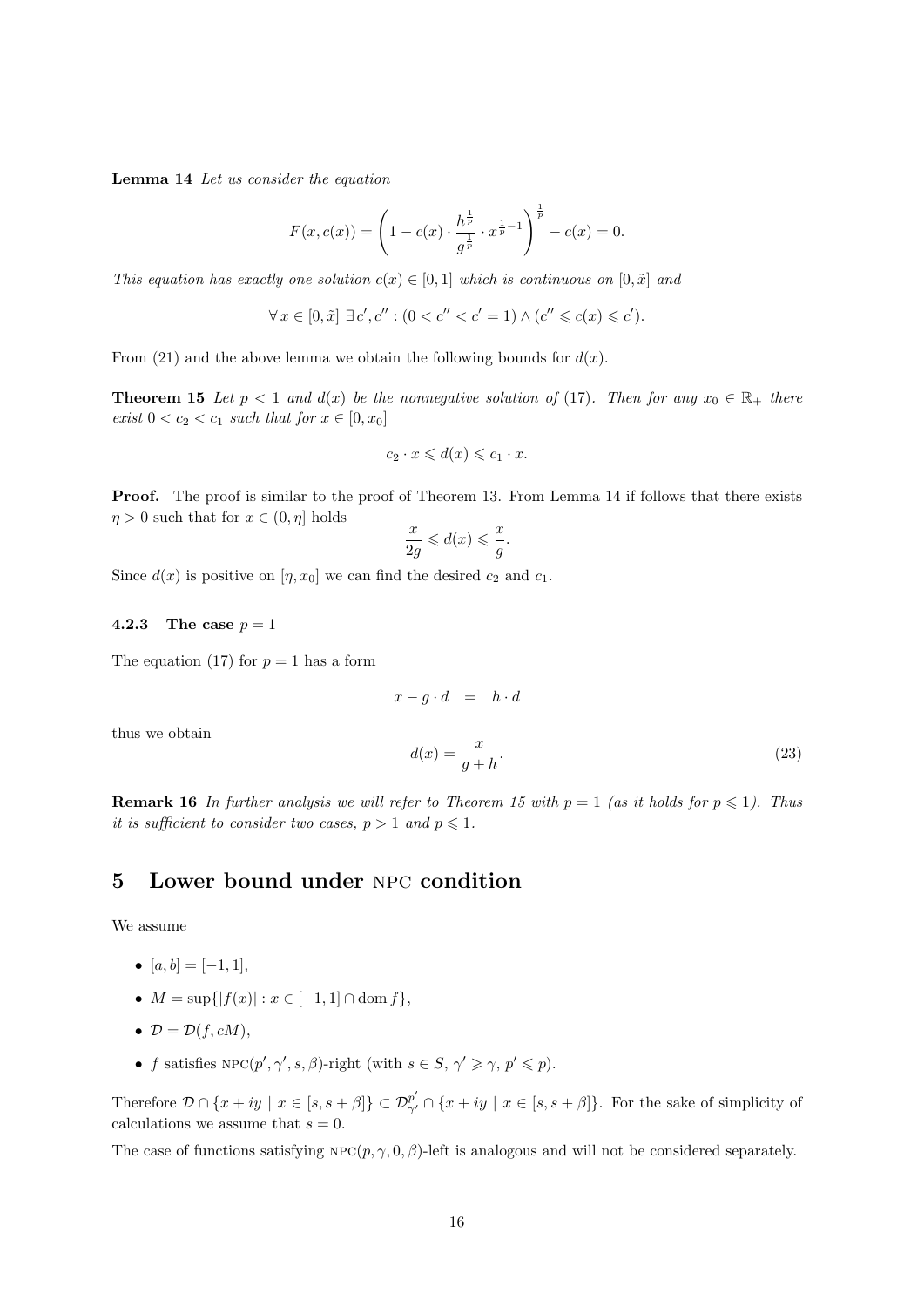#### 5.1 Estimation of the number of proper intervals from below

We are interested in the number of proper intervals generated in the segment  $[s, \beta]$  by the Petras algorithm (computing the integral attaining global precision  $\varepsilon$  on  $[a, b]$ ).

Assume that Petras' algorithm terminates and we obtain to the left of s proper intervals  $[\alpha_i, \alpha_{i+1}]$  for  $i = 0, \ldots, n$  such that

$$
s < \alpha_0 < \alpha_1 < \ldots < \alpha_n, \quad \text{with} \quad \alpha_{n-1} < \beta \leq \alpha_n,
$$
\n
$$
(24)
$$

where  $\alpha_0 \leqslant \varepsilon/(2M)$ .

Since  $s = 0$  thus  $\beta$  can be treated as a distance from the singular point.

#### 5.1.1 Case  $p > 1$

**Lemma 17** Assume that  $p > 1$  and f satisfies  $NPC(p, \gamma, 0, \beta)$ -right. Then, for sufficiently small  $(\varepsilon/M)$ , the number of proper intervals intersecting the segment  $[0,\beta]$  is  $\Omega((M/\varepsilon)^{p-1})$ . Therefore we have

$$
\mathcal{Z}(\mathcal{D}, \varepsilon) = \Omega\left(\left(\frac{M}{\varepsilon}\right)^{p-1}\right).
$$

**Proof.** Let  $\alpha_i$  for  $i = 0, \ldots, n$  be as in (24).

Let  $\varepsilon/(2M) < \beta$ . From Theorem 13 (with  $h = B/(2\gamma')$  and  $g = g_L = (A-1)/2$ ) it follows that there exists  $c_1 > 0$ , such that

$$
d_L(x) \leqslant c_1 \cdot x^p,
$$

therefore

$$
\alpha_{i+1} - \alpha_i \leq d_L(\alpha_i) \leq c_1 \cdot \alpha_i^p, \quad i = 0, \dots, n-1
$$

It is easy to see that if  $x(t)$  is a solution of  $x' = c_1 \cdot x^p$  with an initial condition  $x(0) = \varepsilon/(2M)$ , then

$$
x(i) \geqslant \alpha_i, \quad i = 0, \dots, n.
$$

The solution of  $x' = c_1 \cdot x^p$  is given by

$$
x(t) = \frac{x(0)}{[1 - x(0)^{p-1}c_1(p-1)t]^{\frac{1}{p-1}}},
$$

hence we can calculate the exit time to the right from  $[\varepsilon/(2M), \beta]$  (taking  $x(t) = \beta$ ), i.e.,

$$
n \geqslant t = \left(\frac{M}{\varepsilon}\right)^{p-1} \frac{2^{p-1}}{c_1(p-1)} - \frac{1}{c_1(p-1)\beta^{p-1}} = \Omega\left(\left(\frac{M}{\varepsilon}\right)^{p-1}\right).
$$

 $\blacksquare$ 

#### 5.1.2 Case  $p \leq 1$

**Lemma 18** Assume that  $p \leq 1$  and f satisfies  $NPC(p, \gamma, 0, \beta)$ -right. Then, for sufficiently small  $\varepsilon/M$ , the number of proper intervals intersecting the segment  $[0, \eta]$ , where  $\eta = \min\{\tilde{x}, \beta\}$ , for  $\tilde{x}$  as in (22), is  $\Omega(\ln(M/\varepsilon))$ . Therefore we have

$$
\mathcal{Z}(\mathcal{D}, \varepsilon) = \Omega\left(\ln \frac{M}{\varepsilon}\right).
$$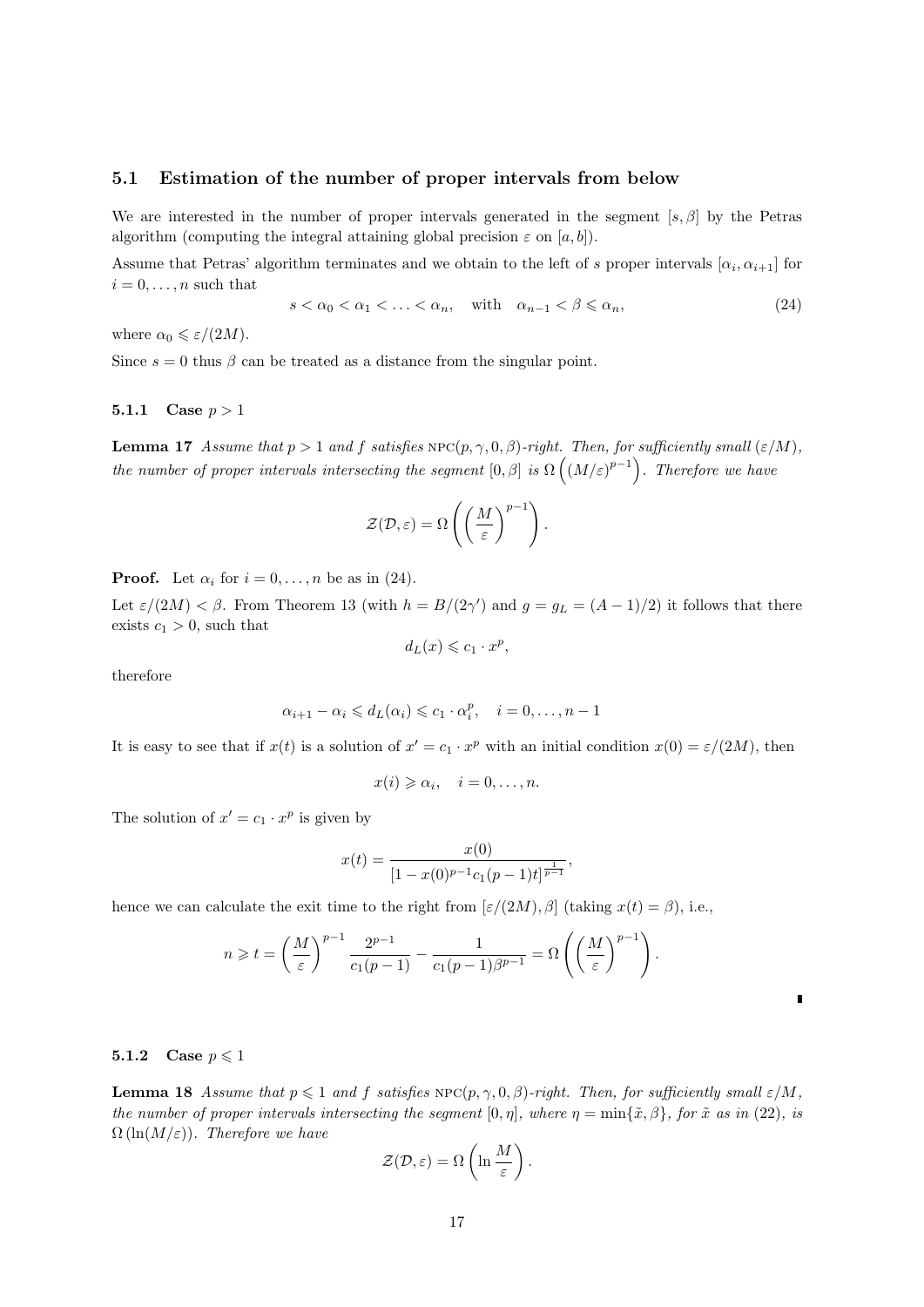**Proof.** Let  $\alpha_i$  for  $i = 0, \ldots, n$  be as in (24). Let  $\eta = \min{\{\tilde{x}, \beta\}}$  and  $\varepsilon/(2M) < \eta$ . Let k be such that  $\alpha_{k-1} < \eta \leq \alpha_k$ . Hence k is the number of proper intervals in [0,  $\eta$ ].

By Theorem 15 (with  $h = B/(2\gamma')$  and  $g = g_L = (A-1)/2$ ) it follows that there exists  $c_2$  such that for  $x \in [0, \tilde{x}]$ 

$$
d_L(x) \leqslant x \left( \frac{1}{g_L} - c_2 \cdot x^{\frac{1}{p}-1} \right) \leqslant \frac{x}{g_L}.
$$

Now, for  $\alpha_i \in [0, \eta]$ , we have

$$
\alpha_{i+1} - \alpha_i \leq d_R(\alpha_i) \leq \frac{\alpha_i}{g_L}
$$

thus

$$
\alpha_{i+1} \leqslant \alpha_i \left(1 + \frac{1}{g_L}\right)
$$

and, since  $\alpha_0 \leq \varepsilon/(2M)$ , we obtain

$$
\alpha_i \leqslant \alpha_0 \left( 1 + \frac{1}{g_L} \right)^i \leqslant \frac{\varepsilon}{2M} \left( 1 + \frac{1}{g_L} \right)^i.
$$

Therefore in particular

$$
\eta \leqslant \frac{\varepsilon}{2M} \left( 1 + \frac{1}{g_L} \right)^k
$$

and

$$
k \geqslant \frac{\ln\left(\frac{2M\eta}{\varepsilon}\right)}{\ln\left(1 + \frac{1}{g_L}\right)} - 1,
$$

 $\blacksquare$ 

thus according to the Definition 9 we obtain our assertion.

## 6 Upper bound from ppc condition

We assume:

- $[a, b] = [-1, 1],$
- $S = \{s_1, \ldots, s_m\} \subset \mathbb{R}$ , where  $-1 \leq s_1 < \ldots < s_m \leq 1$ , be a set of points such that the function f is analytic in each open interval  $(s_i, s_{i+1})$  for  $i = 1, ..., m - 1$ ,
- $M = \text{UpperBound}(f, a, b),$
- $\mathcal{D} = \mathcal{D}(f, cM),$
- f satisfies PPC $(p, \gamma, S, M)$ , therefore  $\mathcal{D}^p_{\gamma, S} \subset \mathcal{D}$ ,
- UpperBound, IsAnalytic and ComplexBound are  $\text{PPC}(p, \gamma, S, M)$ -compatible for f on  $[-1, 1]$ .

Observe that the assumption about ppc compatibility of the subroutines UpperBound, IsAnalytic and ComplexBound implies that these routines also satisfy the compatibility condition (Def. 5).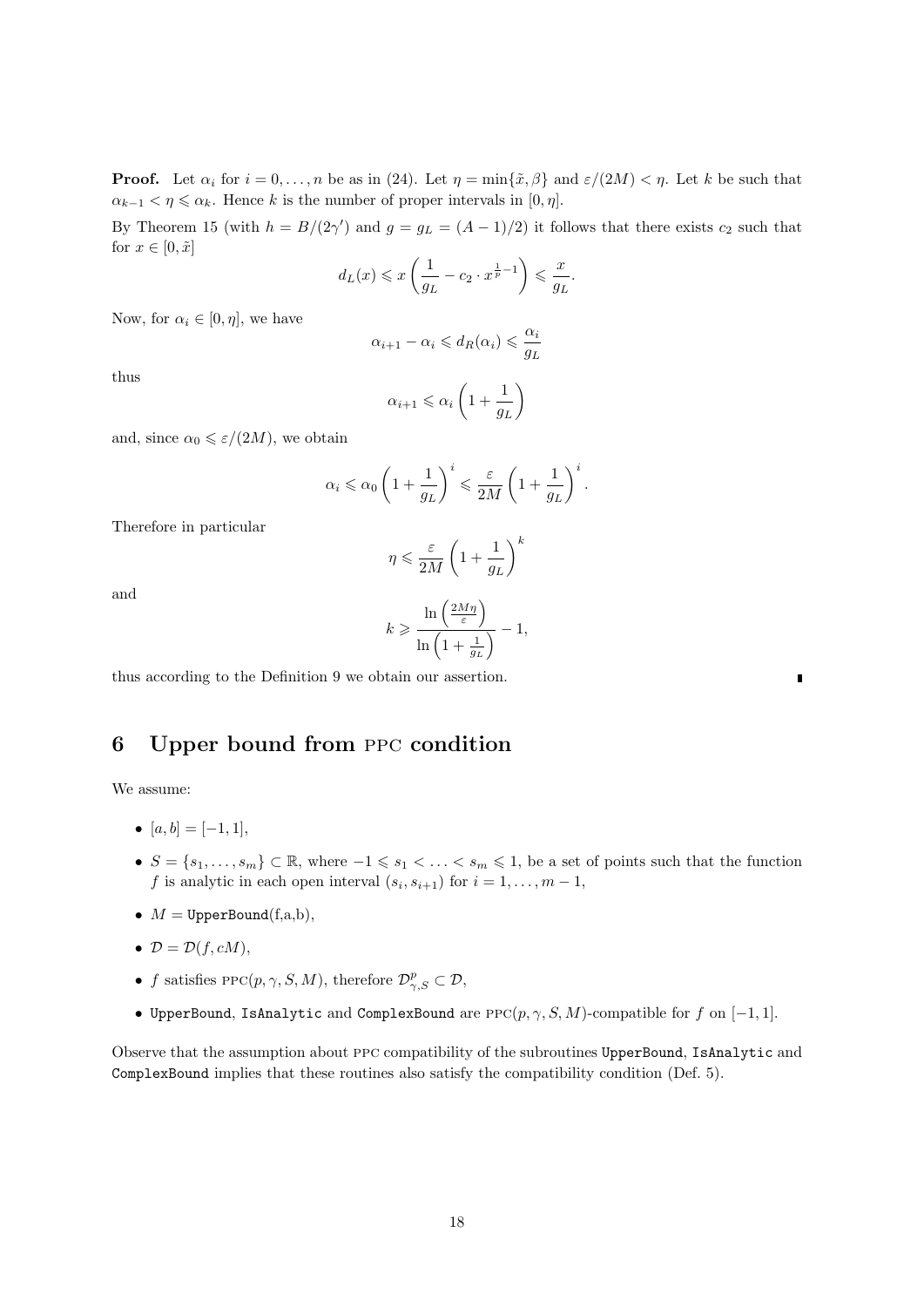#### 6.1 The modified Petras algorithm

We consider a modified Petras' algorithm (abbreviated MPA) in which a decision if an interval is proper or bad is made using the ppc condition. More precisely, instead of checking condition (4) we use the following

$$
\varrho(a_{j-1}, a_j) \subset \mathcal{D}^p_{\gamma, S}, \quad j \in J.
$$

Additionally, if mpa decides that it is still running (the length of all bad intervals is greater than  $\varepsilon/(2M)$ , then it bisects all bad intervals in step 3 in the Petras algorithm before checking condition (5); thus in mpa all bad intervals have the same length.

Notice that any interval accepted by mpa is contained in an interval accepted by Petras' algorithm. Thus we can state:

1. the union of proper intervals generated in Petras' algorithm contains the union proper intervals generated in mpa:

$$
\bigcup_{j \in J(\text{MPA})} [a_{j-1}, a_j] \subseteq \bigcup_{j \in J(\text{PA})} [a_{j-1}, a_j];
$$

2. the sum of lengths of proper intervals generated in Petras' algorithm is greater than or equal to the sum of lengths of proper intervals generated in mpa:

$$
\sum_{j \in J(\text{PA})} |a_j - a_{j-1}| \ge \sum_{j \in J(\text{MPA})} |a_j - a_{j-1}|,
$$

where  $J(PA)$  and  $J(MPA)$  are sets of indices of proper intervals in Petras' algorithm and MPA, respectively; it is obvious that for bad intervals the converse inequality holds;

3. if mpa terminates then Petras' algorithm terminates as well, since by (ii) we have

$$
\sum_{j \notin J(\text{PA})} |a_j - a_{j-1}| \leqslant \sum_{j \notin J(\text{MPA})} |a_j - a_{j-1}| \leqslant \frac{\varepsilon}{2M}.
$$

Thus we have proved the following lemma.

Lemma 19 MPA terminates. The cost of MPA provides an upper bound for the cost of Petras' algorithm.

#### 6.1.1 Preliminary estimates for mpa

Our goal is to find a lower bound for the distance to S of the set of proper intervals obtained in mpa.

**Lemma 20** There exists constant  $T_0$  such that the distance to S of the set of proper intervals obtained in MPA is greater than or equal to  $\varepsilon/(MT_0)$ . The constant  $T_0$  depends on S, A, c,  $\gamma$  and p.

**Proof.** In this proof we will write x for both the coordinate x and the distance dist $(x, S)$ , and the precise meaning should be clear from the context.

Consider two cases:

1. For  $p > 1$  the shape of  $\mathcal{D}_{\gamma,S}^p$  is as in Figure 4.

From Theorem 13 we know that:

interval  $[x, x+d]$  is proper, iff  $d \leq d_L(x)$ , where  $d_L(x) \leq c_{1,L} \cdot x^p$ , interval  $[x - d, x]$  is proper, iff  $d \leq d_R(x)$ , where  $c_{2,R} \cdot x^p \leq d_R(x)$ .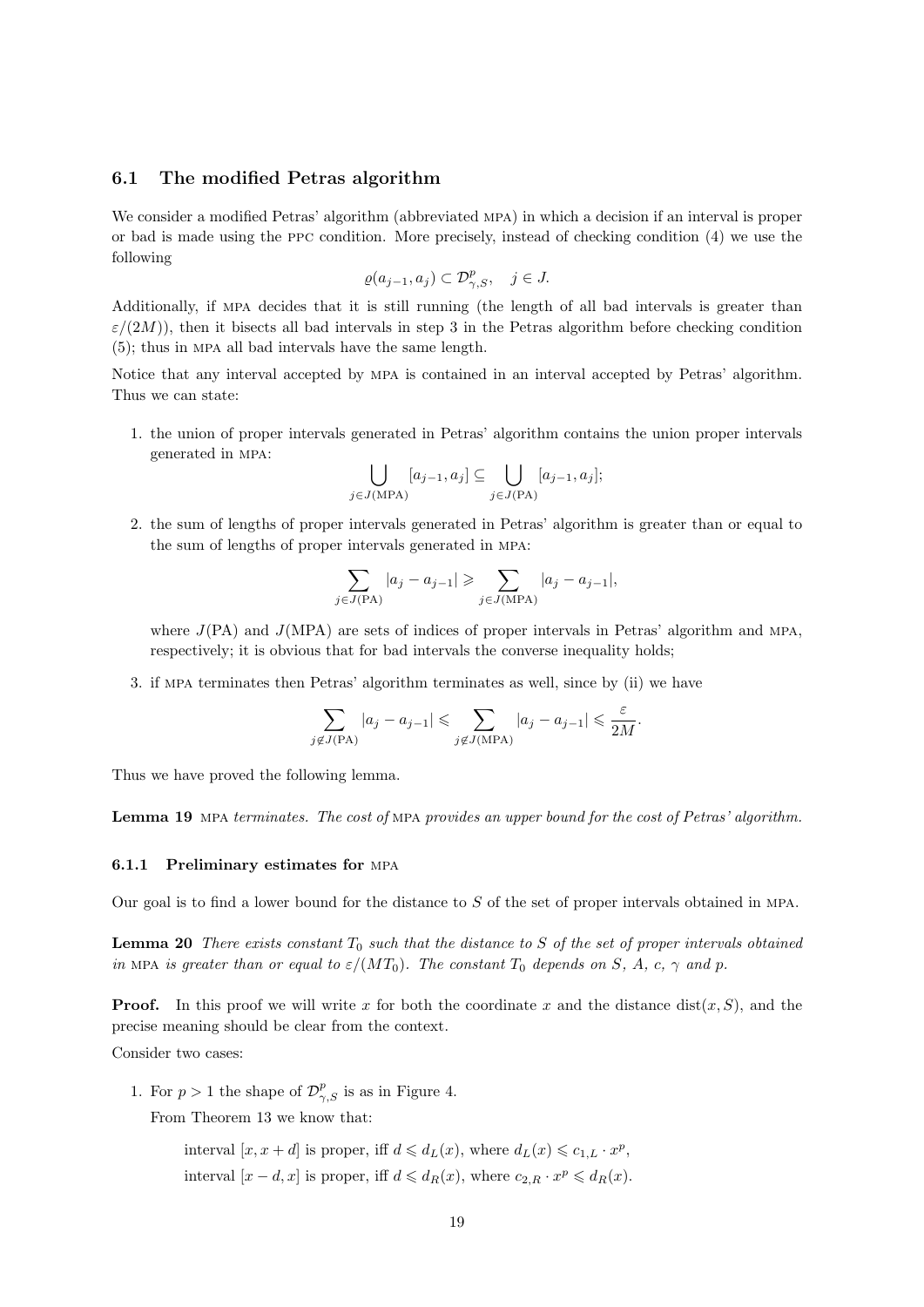

Figure 4: An interval  $[x, x + d]$  is proper, but  $[x - d, x]$  is bad.

Consider x (as in Figure 4). Since  $[x, x+d]$  is proper and  $[x-d, x]$  is bad, we have:

$$
c_{2,R} \cdot x^p \leqslant d_R(x) < d \leqslant d_L(x) \leqslant c_{1,L} \cdot x^p. \tag{25}
$$

Hence, at any stage of the algorithm, all points  $x$  which are the closest to the points from  $S$ satisfy the estimate (recall that all bad intervals have the same length):

$$
\left(\frac{d}{c_{1,L}}\right)^{\frac{1}{p}} \leqslant x < \left(\frac{d}{c_{2,R}}\right)^{\frac{1}{p}}.
$$

Thus, if  $x_1$  and  $x_2$  are the closest to some singular point, then

$$
0 < \left(\frac{c_{2,R}}{c_{1,L}}\right)^{\frac{1}{p}} < \frac{x_1}{x_2} < \frac{\left(\frac{d}{c_{2,R}}\right)^{\frac{1}{p}}}{\left(\frac{d}{c_{1,L}}\right)^{\frac{1}{p}}} = \left(\frac{c_{1,L}}{c_{2,R}}\right)^{\frac{1}{p}} < +\infty.
$$

2. For  $p \leq 1$  from Theorem 15 we know that for sufficiently small x

interval  $[x, x + d]$  is proper, iff  $d \le d_L(x)$ , where  $d_L(x) \le x/q_L$ ,

interval  $[x - d, x]$  is proper, iff  $d \leq d_R(x)$ , where there exists  $g_R^+$  such that

$$
\frac{x}{g_R^+} < x \left( \frac{1}{g_R} - c_{1,R} x^{\frac{1}{p}-1} \right) \leqslant d_R(x).
$$

Since  $[x, x + d]$  is proper and  $[x - d, x]$  is bad, we have:

$$
\frac{x}{g_R^+} < d \leqslant \frac{x}{g_L}.\tag{26}
$$

Hence, at any stage of the algorithm, all points  $x$  which are the closest to the points from  $S$ satisfy the estimate (recall that all bad intervals have the same length):

$$
d \cdot g_L \leqslant x < d \cdot g_R^+.
$$

Thus if we have points  $x_1$  and  $x_2$  which are the closest to some singular point, then

$$
0 < \frac{A-1}{A+1} \approx \frac{g_L}{g_R^+} \leqslant \frac{x_1}{x_2} \leqslant \frac{d \cdot g_R^+}{d \cdot g_L} = \frac{g_R^+}{g_L} \approx \frac{A+1}{A-1} < +\infty.
$$

Hence for any  $p > 0$  at any stage of the MPA, for any points  $x_i, x_j$  which are the closest to a singular point from S:

$$
0 < \frac{x_i}{x_j} \leqslant T < +\infty,\tag{27}
$$

where T is a constant depending on p,  $\gamma$ , S, but independent of  $\varepsilon$  and M. Because (27) holds for the minimal and maximal distance denoted by  $x_{\min}$ ,  $x_{\max}$  we have

$$
x_{\max} \leqslant T \cdot x_{\min}.\tag{28}
$$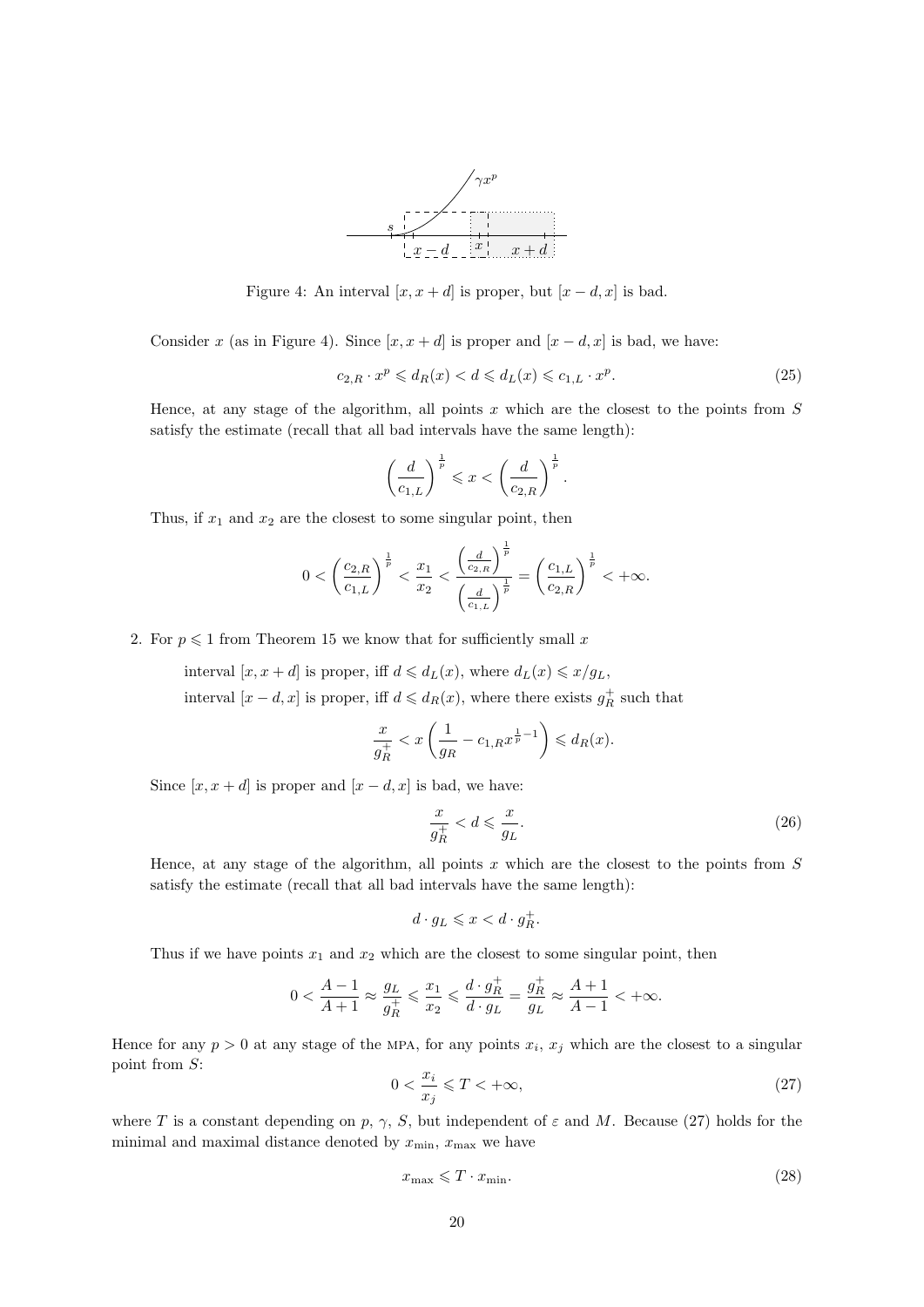

Figure 5: Singularities  $s_1, \ldots, s_m$  and blocks of bad intervals between  $x_{2i-1}$  and  $x_{2i}$  for  $i = 1, \ldots, m$ .

Bad intervals are in the neighbourhood of any singular point from S, so there exists  $I \leq 2m$  such that for any  $1 \leq i \leq I$  a point  $x_i$  is an end of the connected block of proper intervals (see Figure 5). While the algorithm is running

$$
\frac{\varepsilon}{2M}<\sum_{1\leqslant i\leqslant I}x_i\leqslant \sum_{1\leqslant i\leqslant I}x_{\max}
$$

and from (28) we have

$$
\frac{\varepsilon}{2M} < \sum_{1 \leq i \leq I} T \cdot x_{\min} \leq 2m \cdot T \cdot x_{\min}
$$

obtaining

$$
x_{\min} \geqslant \frac{\varepsilon}{4mMT}.\tag{29}
$$

 $\blacksquare$ 

Let us stress that  $(29)$  holds as long as the stopping condition in MPA is not satisfied. We need to estimate how far we can go in the last stage.

Let  $x_1$  be a point from the proper interval, which is the closest to some  $s \in S$  from right or left. For simplicity we will assume that  $s < x_1$ , the other case is analogous. Let d be the length of bad intervals, which will be now divided by 2. Let  $x_2$  (with  $s < x_2 < x_1$ ) be such that  $[x_2, x_1]$  is covered by proper intervals of length  $d/2$ . Therefore interval  $[x_2, x_2 + d/2]$  is proper.

1. Case  $p > 1$ . By (25), (29) and Theorem 13 we have the following estimates

$$
\left.\begin{array}{rcl}\nc_{2,R}\cdot x_{1}^{p} < & d \\
\frac{d}{2} < & d_{L}(x_{2}) < & c_{1,L}\cdot x_{2}^{p}\n\end{array}\right\}\Longrightarrow\quad x_{2}\geqslant\left(\frac{1}{2}\cdot\frac{c_{2,R}}{c_{1,L}}\right)^{1/p}x_{1}\geqslant\left(\frac{1}{2}\cdot\frac{c_{2,R}}{c_{1,L}}\right)^{1/p}\frac{\varepsilon}{4mMT}.
$$

2. Case  $p \leq 1$ . By (26), (29) and Theorem 15 we obtain

$$
\begin{array}{c}\n\frac{x_1}{g_R^+} < d \\
\frac{d}{2} < d_L(x_2) \leqslant \frac{x_2}{g_L}\n\end{array}\n\right\} \Longrightarrow\n\begin{array}{c}\nx_2 \geqslant \frac{1}{2} \cdot \frac{g_L}{g_R^+} \cdot x_1 \geqslant \frac{1}{2} \cdot \frac{g_L}{g_R^+} \cdot \frac{\varepsilon}{4mMT}.\n\end{array}
$$

Observe that in both above cases we have obtained

$$
x_2 \geqslant \frac{\varepsilon}{MT_0},
$$

for some constant  $T_0$  depending on S, A, c,  $\gamma$  and p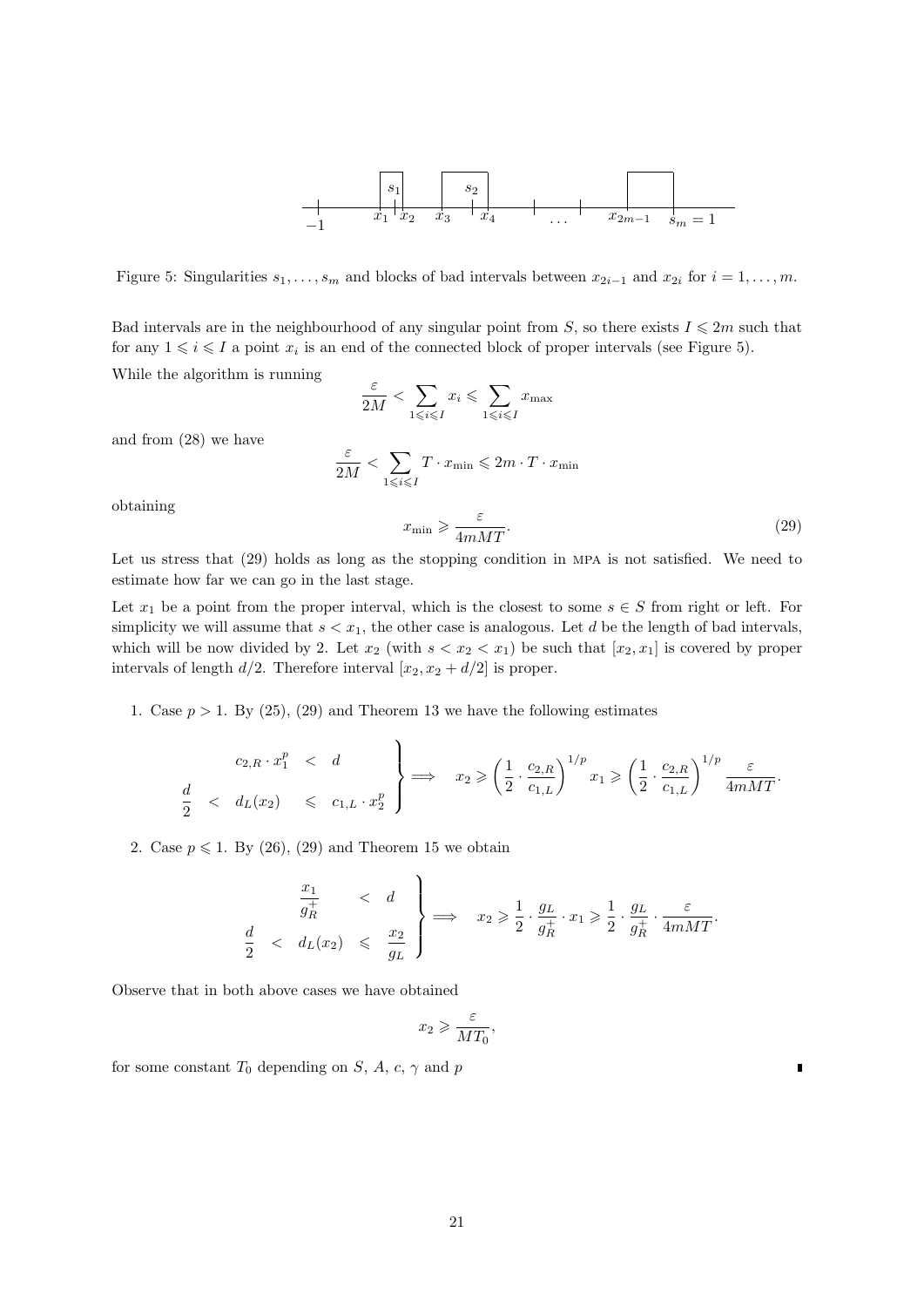#### 6.2 Estimation of the number of proper intervals from above

Lemma 21

$$
\mathcal{Z}(\mathcal{D}, \varepsilon) = \mathcal{O}\left(\left(\frac{M}{\varepsilon}\right)^{p-1}\right), \quad \text{if } p > 1,
$$
  

$$
\mathcal{Z}(\mathcal{D}, \varepsilon) = \mathcal{O}\left(\ln \frac{M}{\varepsilon}\right), \quad \text{if } p \leq 1.
$$

**Proof.** For any  $s_i$ ,  $i = 1, ..., m$  we will count the number of proper intervals created by MPA to right of  $s_i$  that cover a segment  $[s_i^R, \beta]$ , where  $\beta = (s_i + s_{i+1})/2$  if  $i < m$  and  $\beta = 1$  for  $i = m$ ; and  $s_i^R$  is the nearest point from the proper intervals to the right of  $s_i$ . By the symmetry the estimate will be also good for the intervals to the left of points from S.

Let us fix  $s_i$ . We can assume that  $s = 0$  and  $\beta \leq 2$ . We consider the intervals to right of s.

Let us assume that  $[\alpha_i, \alpha_{i+1}]$  is obtained during MPA by bisecting an interval  $[u, v]$ . Since  $[u, v]$  was bisected, it was bad, thus

$$
v - u > d_R(v). \tag{30}
$$

From Theorem 13 for  $p > 1$  and Theorem 15 for  $p \leq 1$  we know that  $d_R(x) \geq w(x)$ , where  $w(x) = c_2 x^p$ if  $p > 1$  and  $w(x) = c_2x$ , if  $p \leq 1$ , for some  $c_2 > 0$  and  $c_2 < 1$  if  $p \leq 1$ .



Two cases are possible as a result of the bisection:

(L)  $[\alpha_i, \alpha_{i+1}]$  is the left part in  $[\alpha_i, z]$  (see Figure 6), where  $z = \alpha_{i+1} + (\alpha_{i+1} - \alpha_i)$ , and from (30) we have

$$
z - \alpha_i = 2(\alpha_{i+1} - \alpha_i) > d_R(\alpha_{i+1} + (\alpha_{i+1} - \alpha_i))
$$
  
 
$$
\geq w(\alpha_{i+1} + (\alpha_{i+1} - \alpha_i)) > w(\alpha_{i+1}).
$$

(R)  $[\alpha_i, \alpha_{i+1}]$  is the right part in  $[z, \alpha_{i+1}]$  (see Figure 7) so for both  $z > 0$  and  $z \le 0$  it holds (by (30))

$$
2(\alpha_{i+1} - \alpha_i) = \alpha_{i+1} - z > d_R(\alpha_{i+1}) \ge w(\alpha_{i+1}).
$$

Therefore in both cases the following estimate holds:

$$
\alpha_{i+1} - \alpha_i > \frac{1}{2} \cdot w(\alpha_{i+1}). \tag{31}
$$

Let

$$
\alpha_0 < \alpha_1 < \dots < \alpha_n, \quad \alpha_n \geqslant \beta
$$

be the end points of proper intervals obtained by MPA to the right of  $s = 0$ . From Lemma 20 it follows that

$$
\alpha_0 \geqslant \frac{\varepsilon}{MT_0}.\tag{32}
$$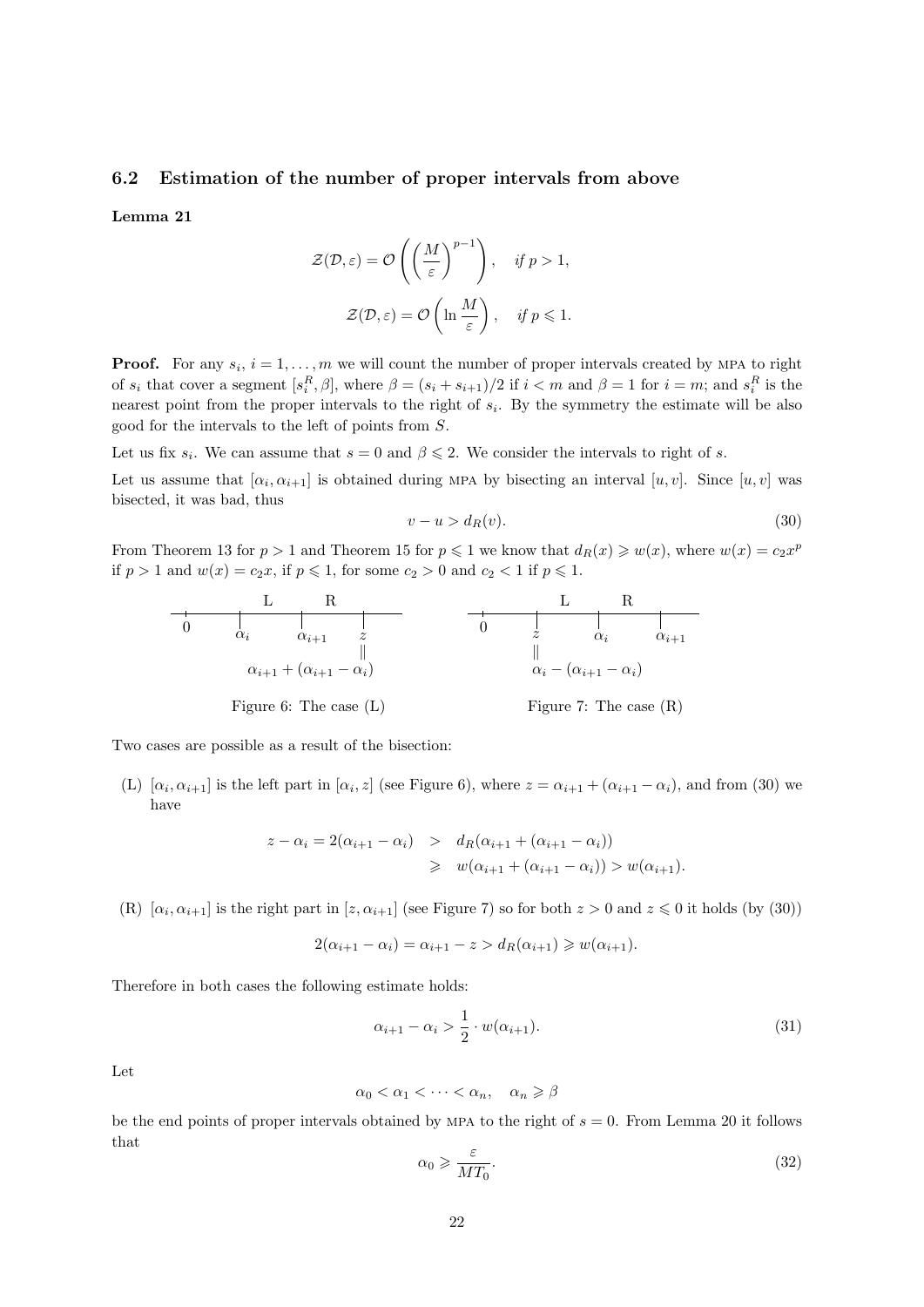Substituting  $\alpha_{n-i}$  by  $y_i$   $(0 \leq i \leq n)$  in (31) we obtain

$$
y_{i+1} \leqslant y_i - \frac{1}{2} \cdot w(y_i).
$$

It is easy to see that

$$
y_i \leqslant y(i),
$$

where  $y(t)$  is a solution of

$$
y' = -\frac{1}{2} \cdot w(y_i) = -ay_i^{p^*}.
$$
\n(33)

with  $p^* = \max(1, p)$ ,  $a = 1/2 \cdot c_2$  and  $y(0) = y_0 = \alpha_n$ . For  $p > 1$  the solution of (33) is of the form

$$
y(t) = \frac{y(0)}{(1 + a \cdot y(0)^{p-1}(p-1)t)^{\frac{1}{p-1}}}
$$

and setting  $y(0) = \beta$  and  $y(t) = \varepsilon/(MT_0)$  (compare (32)) we calculate

$$
t = \frac{\left(\frac{MT_0 \beta}{\varepsilon}\right)^{p-1} - 1}{a \beta^{p-1} (p-1)}
$$
  
= 
$$
\frac{(MT_0)^{p-1}}{\varepsilon^{p-1}} \cdot \frac{1}{a(p-1)} - \frac{1}{a(p-1)\beta^{p-1}}.
$$

Observe that  $t$  is an upper bound for  $n$ , hence

$$
n \leqslant \left(\frac{M}{\varepsilon}\right)^{p-1} \left(\frac{T_0^{p-1}}{a(p-1)}\right).
$$

By taking into account all points in  $S$  and the proper intervals on both side we obtain

$$
\mathcal{Z}(\mathcal{D}, \varepsilon) \leqslant \left(\frac{M}{\varepsilon}\right)^{p-1} \left(\frac{2mT_0^{p-1}}{a(p-1)}\right).
$$

This finishes the proof for the case  $p > 1$ .

For  $p \leq 1$  the solution of (33) is of the form

$$
y(t) = e^{-at}y(0),
$$

and setting  $y(0) = \beta$  and  $y(t) = \varepsilon/(MT_0)$  (compare (32)) we calculate

$$
t = \frac{1}{a} \ln \frac{\beta T_0 M}{\varepsilon}
$$
  
\$\leqslant \frac{1}{a} \ln \frac{2T\_0 M}{\varepsilon}\$.

Observe that  $t$  is an upper bound for  $n$ , hence

$$
n \leqslant \frac{1}{a} \ln \frac{M}{\varepsilon} + \frac{1}{a} \ln(2T_0).
$$

By taking into account all points in  $S$  and the proper intervals on both side we obtain

$$
\mathcal{Z}(\mathcal{D}, \varepsilon) \leqslant \frac{m}{a} \ln \frac{M}{\varepsilon} + \frac{m}{a} \ln(2T_0).
$$

 $\blacksquare$ 

This finishes the proof for the case  $p \leq 1$ .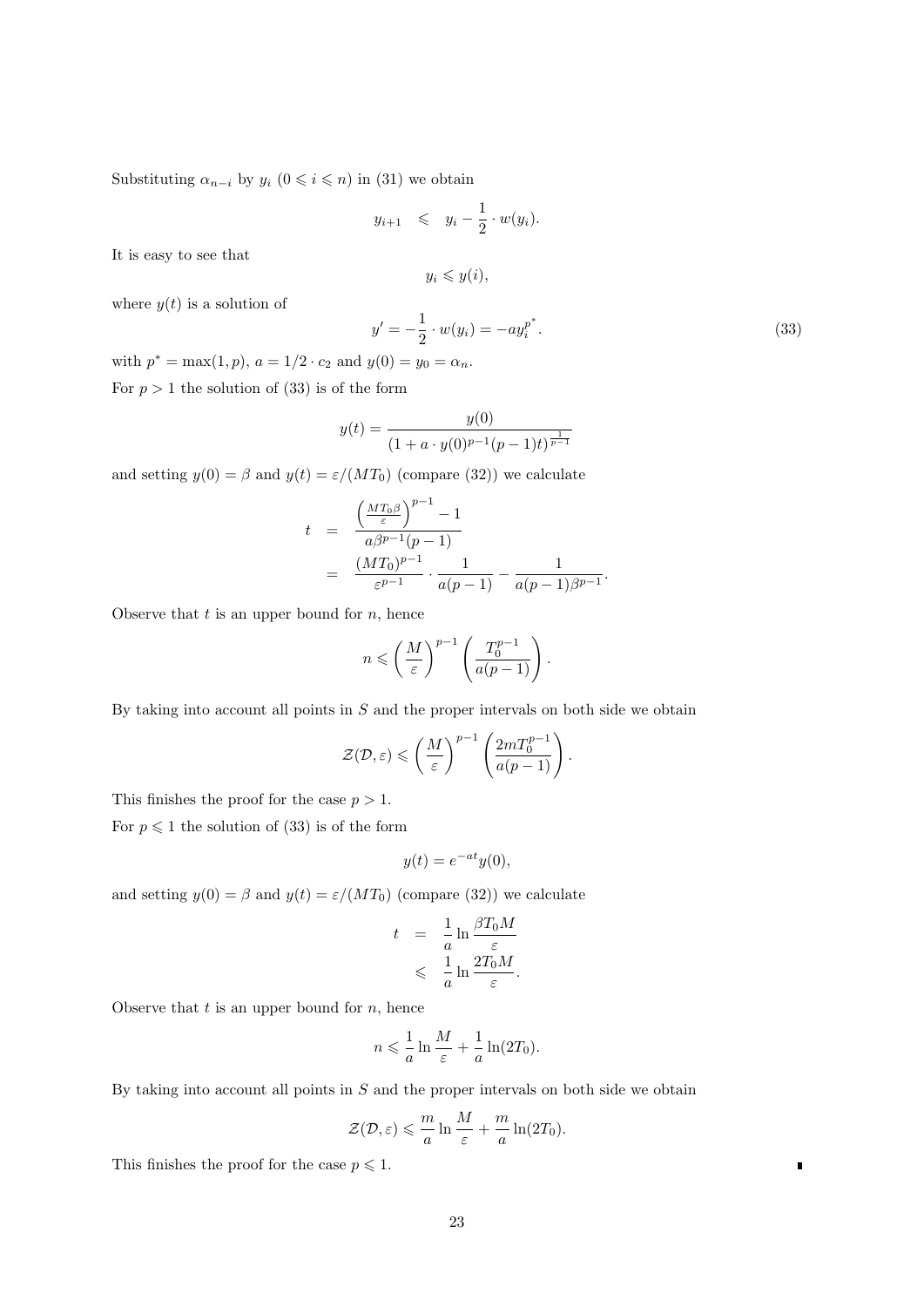## 7 The cost of Petras' algorithm

Finally we can state a theorem estimating the cost of Petras' algorithm for functions satisfying ppc and npc conditions. As we mentioned in the introduction by the cost we understand the number of evaluations of an integrand at the nodes produced by the algorithm. Therefore this is not a comprehensive evaluation, because we neglect the cost of checking analyticity, calculating bounds and the precision of arithmetic operations.

**Theorem 22** Assume that  $S = \{s_1, \ldots, s_m\}$ ,  $m \geq 1$ . Let  $M = \text{UpperBound}(f, a, b)$ . Consider functions satisfying the following conditions

- $\text{PPC}(p, \gamma, S, M)$
- NPC $(p, \gamma', s_0, \beta)$  for some  $s_0 \in S$ ,
- UpperBound, IsAnalytic and ComplexBound are  $\text{PPC}(p, \gamma, S, M)$ )-compatible for f on [a, b].

Then the cost of Petras' algorithm for such f is

$$
\Theta\left(\left|\ln\frac{M}{\varepsilon}\right|\left(\frac{M}{\varepsilon}\right)^{p-1}\right), \quad \text{for } p>1,
$$
  

$$
\Theta\left(\ln^2\frac{M}{\varepsilon}\right), \quad \text{for } p \leq 1.
$$

The constants in  $\Theta$  depend  $S$ ,  $p$ ,  $\gamma$ ,  $\gamma'$ ,  $A$  and  $c$ .

**Proof.** First notice that by Lemmas 17 and 18 for  $s_0 \in S$  the number of proper intervals created during the execution of the algorithm is

$$
\Omega((M/\varepsilon)^{p-1}), \quad \text{for } p > 1,
$$
  

$$
\Omega(\ln(M/\varepsilon)), \quad \text{for } p \leq 1.
$$

In Lemma 21 we obtained the upper bound for the number of proper intervals created during the execution of the algorithm:

$$
\mathcal{O}((M/\varepsilon)^{p-1}), \quad \text{for } p > 1,
$$
  

$$
\mathcal{O}(\ln(M/\varepsilon)), \quad \text{for } p \leq 1.
$$

ī

Hence we obtain the assertion of the theorem.

## 8 Functions giving rise to the cost  $\Theta\left(|\ln \varepsilon|/\varepsilon^{p-1}\right)$

In Section 4.1 we have shown that function  $f(z) = \sin(1/z)$  satisfies  $PPC(2, \gamma, \{0\}, 1)$  and  $NPC(2, \gamma, 0, 1)$ . The cost of Petras' algorithm for such functions is  $\Theta(|\ln \varepsilon|/\varepsilon)$ . In this section we give examples of functions for which the cost is  $\Theta\left(|\ln \varepsilon|/\varepsilon^{p-1}\right)$ , for any  $p > 1$ .

**Theorem 23** Let  $S = \{0\}$  and let  $f(z) = \sin(1/z^{p-1})$ , where  $p \in \mathbb{N}$ ,  $p > 1$ . Then for any  $c > 1$  there exists  $\gamma > 0$  such that for any  $\alpha, \beta \in [-1, 1]$ 

$$
\varrho(\alpha,\beta) \subset \mathcal{D}^p_\gamma \implies f \text{ is analytic on } \varrho(\alpha,\beta) \text{ and}
$$
  
\n
$$
\sup\{|f(z)| : z \in \varrho(\alpha,\beta)\} \leq c \cdot \sup\{|f(x)| : x \in [-1,1] \cap \text{dom } f\}.
$$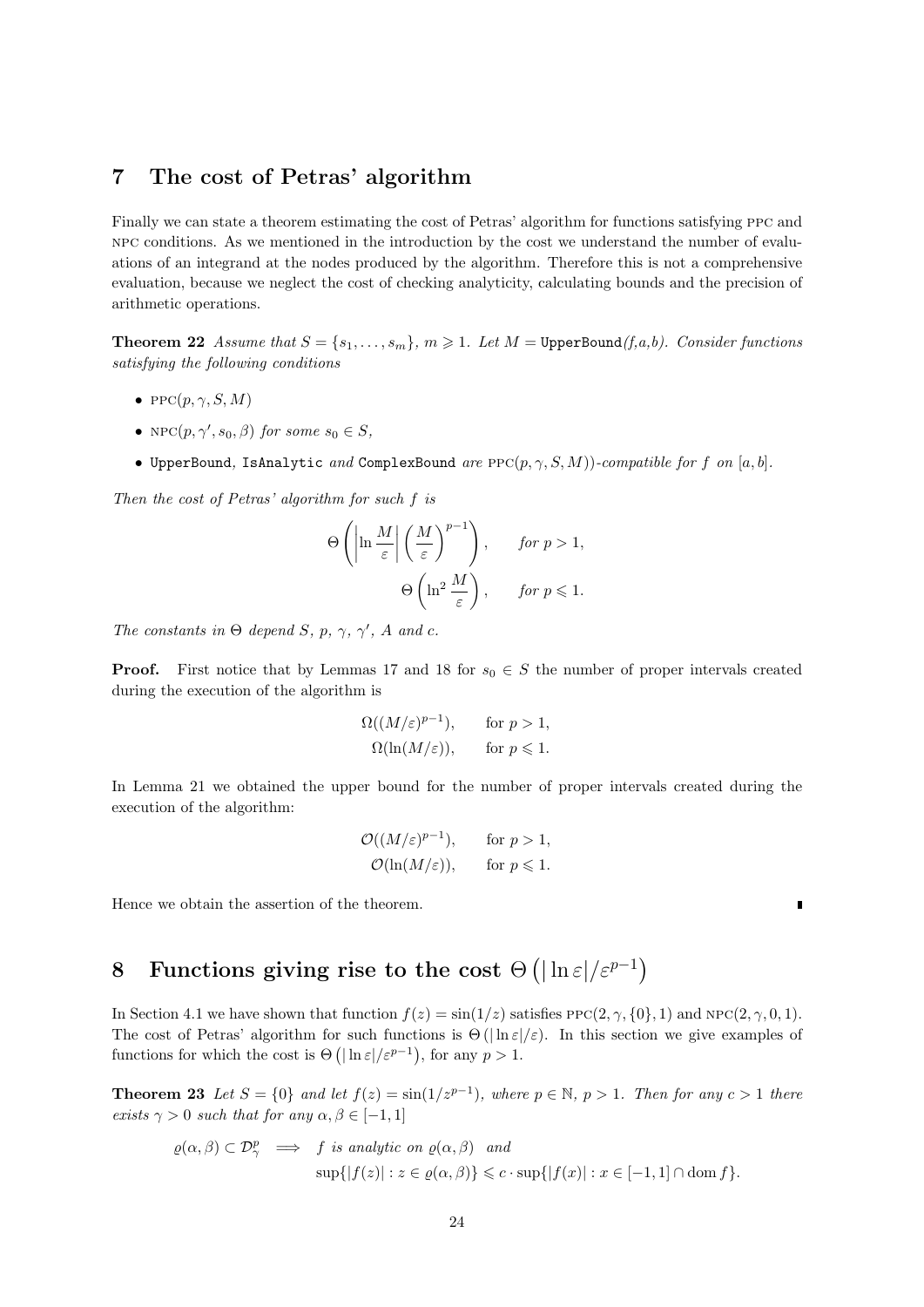**Proof.** Let  $\gamma \leq 1$ . If  $\varrho(\alpha, \beta) \subset \mathcal{D}_{\gamma}^p$  then it is obvious that f is analytic on  $\varrho(\alpha, \beta)$ . Thus it is enough to check the second part of the conjunction.

Let us set  $n = p - 1$ . Assume  $z = x + iy \in D^p_\gamma \cap \{z : |\text{Re}(z)| \leqslant 1\}$ . Let  $r^2 = x^2 + y^2$ . As in the proof of Theorem 7, we have

$$
\left|\sin\frac{1}{z^n}\right| \leqslant \frac{1}{2}\left(\exp\left|\operatorname{Im}\left(\frac{1}{z^n}\right)\right| + \exp\left(-\left|\operatorname{Im}\left(\frac{1}{z^n}\right)\right|\right)\right).
$$

By  $(8)$  we have

Im 
$$
\left(\frac{1}{z^n}\right)
$$
 =  $\frac{1}{r^{2n}} \left(\binom{n}{1} x^{n-1} y - \binom{n}{3} x^{n-3} y^3 + \dots\right)$ 

and it is easy to see that for  $z \in D_{\gamma}^p \cap \{z : | \text{Re}(z) | \leq 1\}$  and for some constant  $\Phi = \Phi(n)$ ,

$$
\left|\operatorname{Im}\left(\frac{1}{z^n}\right)\right| \leqslant \frac{\Phi}{r^{2n}}|x^{n-1}y| \leqslant \Phi \frac{\gamma |x|^{n-1} |x|^p}{|x|^{2n}} = \Phi \gamma.
$$

For  $z \in D_{\gamma}^p \cap \{z : |\text{Re}(z)| \leqslant 1\}$  we have (because  $x \mapsto x + \frac{1}{x}$  is increasing for  $x > 1$ )

$$
\left|\sin\frac{1}{z^n}\right| \leq \frac{1}{2}\left(\exp(\Phi\gamma) + \exp(-\Phi\gamma)\right) \to 1, \quad \text{as } \gamma \to 0.
$$

Thus there exists  $c > 1$  such that taking  $\gamma$  sufficiently small we get

$$
\sup\left\{\left|\sin\frac{1}{z^{p-1}}\right| : z\in D_{\gamma}^p\cap\{z:|\text{Re}(z)|\leqslant 1\}\right\}
$$

Figure 8: Rectangle  $\varrho(\alpha, \beta)$  does not have to be entirely contained in  $D_{\gamma}^p \cap \{z : | \text{Re}(z) | \leq 1\}$ , but for small  $\gamma$  the projecting part  $(\varrho(\alpha, \beta) \setminus (D_{\gamma}^p \cap \{z : | \text{Re}(z) | \leq 1\}) = 2(dx(\varrho) \times dy(\varrho))$  is small.

Note that (see Figure 8) the rectangle  $\rho(\alpha, \beta)$  does not have to be entirely contained in the region  $D_{\gamma}^p \cap \{z : | \text{Re}(z) | \leq 1\}$ , but the width and height of the projecting area linearly depend on  $\gamma$   $(dx(\varrho)$  $\gamma(A-1)/B$  and  $dy(\rho) < \gamma$  — see Theorem 11) and the function is continuous in the wide neighbourhood of 1, therefore further reducing  $\gamma$  we obtain

$$
\sup\left\{\left|\sin\frac{1}{z^{p-1}}\right| : z\in\varrho(\alpha,\beta)\right\}\leqslant c\cdot\sup\left\{\left|\sin\frac{1}{x^{p-1}}\right| : x\in[-1,1]\right\}.
$$

Theorem 23 says that for  $z \mapsto \sin(1/z^{p-1})$  there exists a region  $\mathcal{D}_{\gamma}^p \cap \{z : |\text{Re}(z)| \leq 1\}$  where the function is analytic and appropriately bounded. The next theorem says that there exists a region of the same shape as before, but such that (on the boundary of this region close to the singular point) the values of the function are arbitrarily large.

**Theorem 24** Let  $S = \{0\}$  and let  $f(z) = \sin(1/z^{p-1})$ , where  $p \in \mathbb{N}$ ,  $p > 1$ . Then for any  $c > 1$  there exist  $\gamma > 0$  and  $\eta > 0$  such that for any  $\alpha \in [-\eta, \eta]$  and  $\beta \in (\alpha, 1]$ 

$$
\varrho(\alpha,\beta) \not\subset \mathcal{D}^p_\gamma \implies f \text{ is not analytic on } \varrho(\alpha,\beta) \text{ or}
$$
  

$$
\sup\{|f(z)| : z \in \varrho(\alpha,\beta)\} > c \cdot \sup\{|f(x)| : x \in [-1,1] \cap \text{dom } f\}.
$$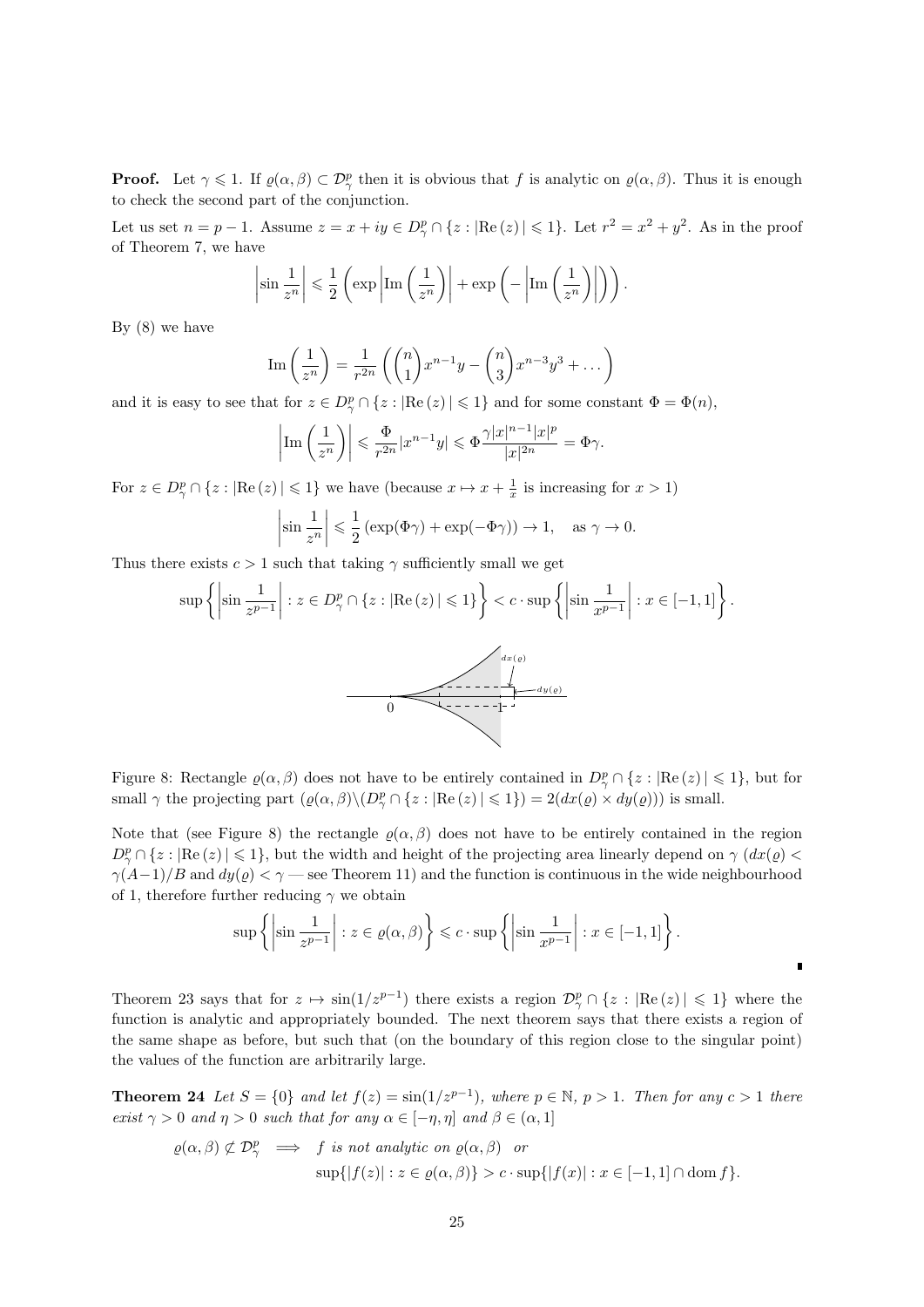**Proof.** Let us fix  $\gamma > 0$  and consider points  $z = x + iy \in \partial D_{\gamma}^p \cap \{z : |\text{Re}(z)| \leq 1\}$ . We will restrict our attention to  $x > 0$  and  $y = \gamma x^p > 0$ . By (8), for sufficiently small x and for some constants  $\Phi, \Phi' > 0$ there is

$$
\begin{array}{rcl}\n\text{Im}\left(\frac{1}{z^{p-1}}\right) & = & \frac{1}{r^{2(p-1)}} \left( \binom{p-1}{1} x^{p-2} y - \binom{p-1}{3} x^{p-4} y^3 + \dots \right) \\
& \geq & \frac{\gamma \Phi x^{2(p-1)}}{r^{2(p-1)}} \\
& = & \frac{\gamma \Phi x^{2(p-1)}}{x^{2(p-1)} (1 + \gamma^2 x^{2(p-1)})^{p-1}} \\
& = & \frac{\gamma \Phi}{(1 + \gamma^2 x^{2(p-1)})^{p-1}} \\
& \geq & \gamma \Phi'.\n\end{array}
$$

Observe that (compare the proof of Theorem 9), since  $x \mapsto x - 1/x$ , we have

$$
\inf \left\{ \left| \sin \frac{1}{z^l} \right| : z \in \mathcal{W}_\gamma \right\} \geq \frac{1}{2} \left( \exp \left| \text{Im} \left( \frac{1}{z^l} \right) \right| - \exp \left( - \left| \text{Im} \left( \frac{1}{z^l} \right) \right| \right) \right)
$$
  

$$
\geq \frac{1}{2} \left( \exp(\gamma \Phi') - \exp(-\gamma \Phi') \right),
$$

where  $\mathcal{W}_{\gamma} = \partial D_{\gamma}^{p} \cap \{z : | \text{Re}(z) | \leqslant \eta \} \setminus \{0\}.$ 

Now, for any  $c > 1$  it is enough to take  $\gamma > 0$  big enough to have  $\inf_{z \in \mathcal{W}_{\gamma}} |\sin(1/z^l)| > c$ .

 $\blacksquare$ 

From the above theorems it follows that functions  $f(z) = \sin(1/z^{p-1})$  for  $p \in \mathbb{N}$ ,  $p > 1$  satisfy the assumptions of Theorem 22, thus their cost scales as  $\ln \varepsilon / \varepsilon^{p-1}$ .

## 9 Appendix: asymptotic rate of growth

Here we recall the notation  $\Omega$ ,  $\mathcal{O}$ ,  $\Theta$ .

Definition 9 Let  $f, g : \mathbb{R} \to \mathbb{R}_+$ .

1. We say that f is at least of order g, if there exist  $\varepsilon_0 > 0$  and  $c > 0$ , such that:

$$
\forall 0 < x \leqslant \varepsilon_0: f(x) \geqslant c \cdot g(x).
$$

Notation:  $f(x) \in \Omega(g(x))$ .

2. We say that f is at most of order g, if there exist  $\varepsilon_0 > 0$  and  $c > 0$ , such that:

$$
\forall 0 < x \leqslant \varepsilon_0: f(x) \leqslant c \cdot g(x).
$$

Notation:  $f(x) \in \mathcal{O}(g(x)).$ 

3. We say that f is exactly of order g, if there exist  $\varepsilon_0 > 0$ ,  $c_1 > 0$  and  $c_2$ , such that:

$$
\forall 0 < x \leqslant \varepsilon_0: \ c_1 \cdot g(x) \leqslant f(x) \leqslant c_2 \cdot g(x).
$$

Notation:  $f(x) \in \Theta(q(x))$ .